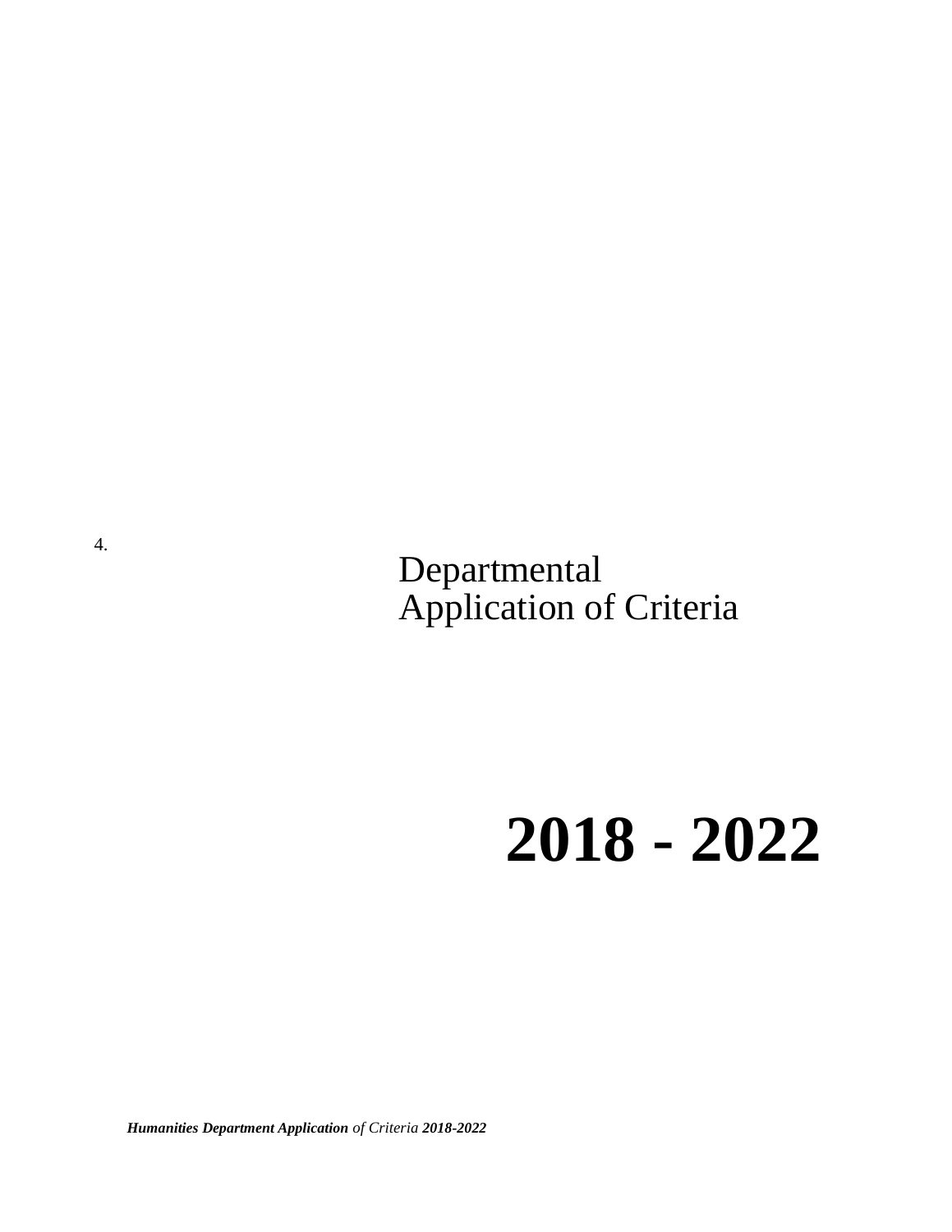## I. University and College Intentions

#### A. University Mission Statement

Chicago State University (CSU) is a public, comprehensive university that provides access to higher education for students of diverse backgrounds and educational needs. The University fosters the intellectual development and success of its student population through a rigorous, positive, and transformative educational experience. CSU is committed to teaching, research, service, and community development including social justice, leadership, and entrepreneurship.

#### B. University Strategic Planning Goals and College Key Performance Indicators

The Key Performance Indicators for the College of Arts and Sciences parallel the University's Strategic Planning Goals. Each of the six CSU strategic goals is aligned with a specific public agenda goal or CSU strategic issue that supports the fulfillment of the University mission. Together, these goals create what the University conceptualizes as *access* for every University stakeholder. The six goals are Academic Excellence, Teaching and Research; Community Service and Engagement; Cost Efficiencies and Diverse Revenue Streams; Enrollment, Retention and Graduation; Strengthened Infrastructure; and Shared Accountability and Image.

#### C. Conditions for Employment

All Unit A faculty members must complete the State of Illinois ethics training and are required to have oral English proficiency as mandated by Illinois statute. Unit A teaching faculty are required to attend all department meetings (at no less than a 75% rate during an evaluation period). Where applicable, membership in a professional organization or professional licensure may also be required as a condition of employment at CSU.

## II. The Departmental Application of Criteria (DAC)

#### A. DAC Preamble

The purpose of this document is to provide criteria to evaluate employee performance in three areas - teaching, research, and service. The goal of evaluation is to ensure that Universityidentified standards of excellence are maintained in those three areas. The document is organized according to three sections, with each section representing an area of evaluation. Each section identifies the categories of accepted materials and activities, their relative importance, and the methods of evaluation.

#### B. Disciplines for this DAC

This DAC is for the humanities disciplines, and will be used to evaluate Unit A faculty in the following program: English.

#### C. Evaluation Portfolio

The evaluation portfolio is a collection of materials submitted by the employee in order to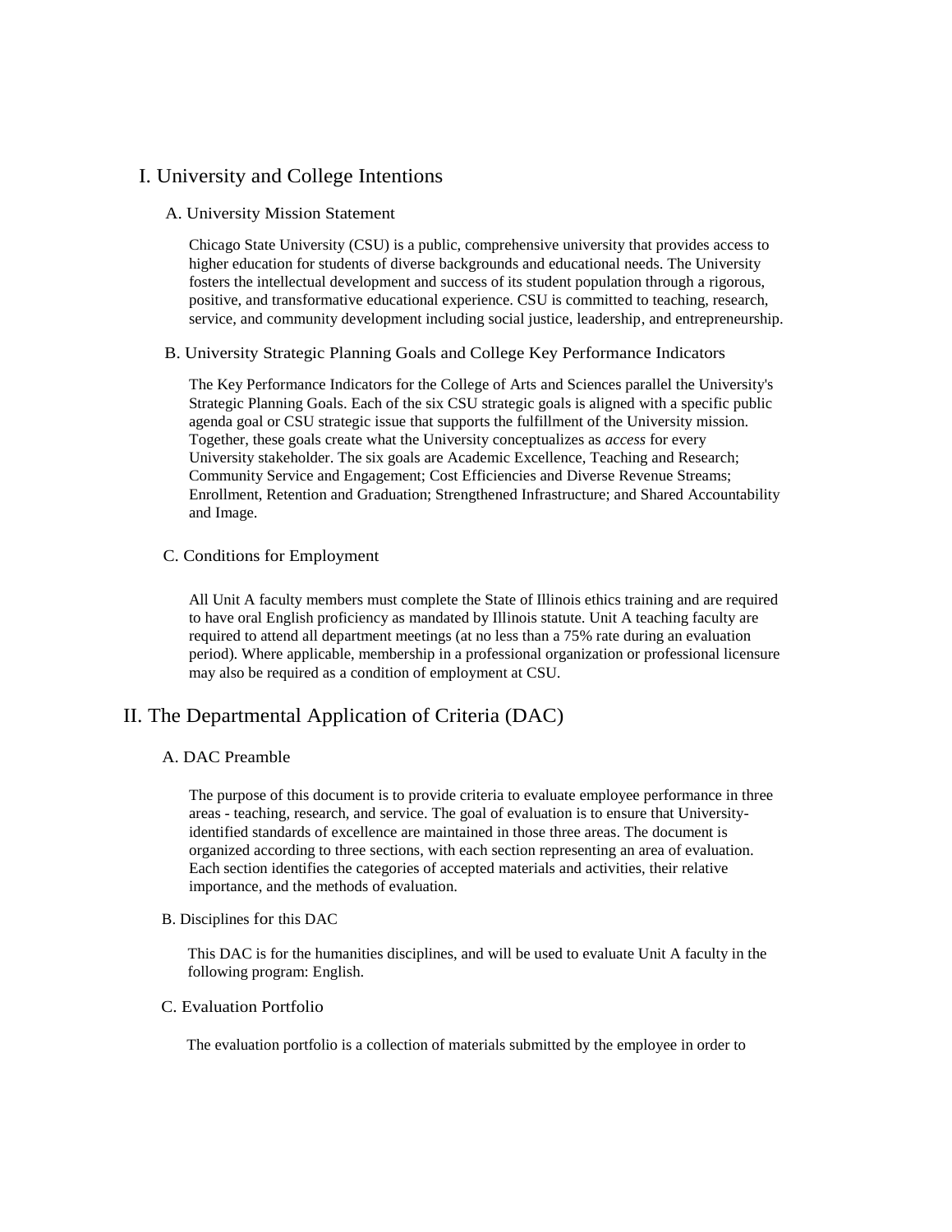substantiate performance in accordance with the DAC. Each portfolio will include a copy of the current Departmental Application of Criteria, a curriculum vitae, a yearlong work assignment and any revised work assignment worksheets, peer evaluations, student evaluations, instructional materials, evidence of teaching/primary duties, evidence of research/creative activities, evidence of service activities, and any other materials as set forth in the *Contract.*  Below are guidelines each candidate should follow when submitting a portfolio for promotion, retention, tenure, or a Professional Advancement Increase (PAI).

- 1. Only include materials within the evaluation period as stipulated in the *Contract.*
- 2. A letter of intent should be the first item in the portfolio and should provide a narrative of activities accomplished in the three areas. The letter of intent should be no more than two pages and should clearly identify the purpose of the submission (i.e. Fourth-Year Retention, PAI) and provide a summary of the entire portfolio. It should be stated if the individual is to be evaluated on a higher standard, such as promotion or tenure by exception. Preceding each area of evaluation (Teaching/Primary Duties, Research/Creative Activity, Service) a one-to two-page summary of supporting materials in the evaluation area is suggested. This narrative should provide a more detailed summary of its content than appears in the letter of intent.
- 3. A table of contents is required and a paging system is strongly recommended.
- 5. The candidate should use the same headings and language as that found in the DAC for the three categories. Divisions between sections of the portfolio should be very clear and distinct.
- 6. The submission and review of portfolios are governed by a process set forth in the *Contract.* In particular, they must be submitted by the requisite deadlines and, once submitted, material may not be added or removed by the faculty in personnel action unless requested by the evaluators.
- 7. Submitted material shall not include personal information such as social security numbers or irrelevant documents such as the Ethics Training Certificate.

## **III. Departmental Personnel Committee (DPC)**

## **A. Purpose**

The purpose of a Departmental Personnel Committee shall be to review materials submitted by faculty members of the Department seeking retention, promotion, professional advancement increase (PAI) or tenure and to provide recommendations in accordance with the DAC. The dates for each evaluation process are specified in the annual University evaluation timetable.

#### **B. Composition**

Pursuant to the English Program bylaws, the Departmental Personnel Committee (DPC) is composed of all tenured/tenure-track faculty members. The voting policies and other relevant procedural steps are equally stipulated in said bylaws.

## **IV. Evaluation Criteria for Unit A Faculty**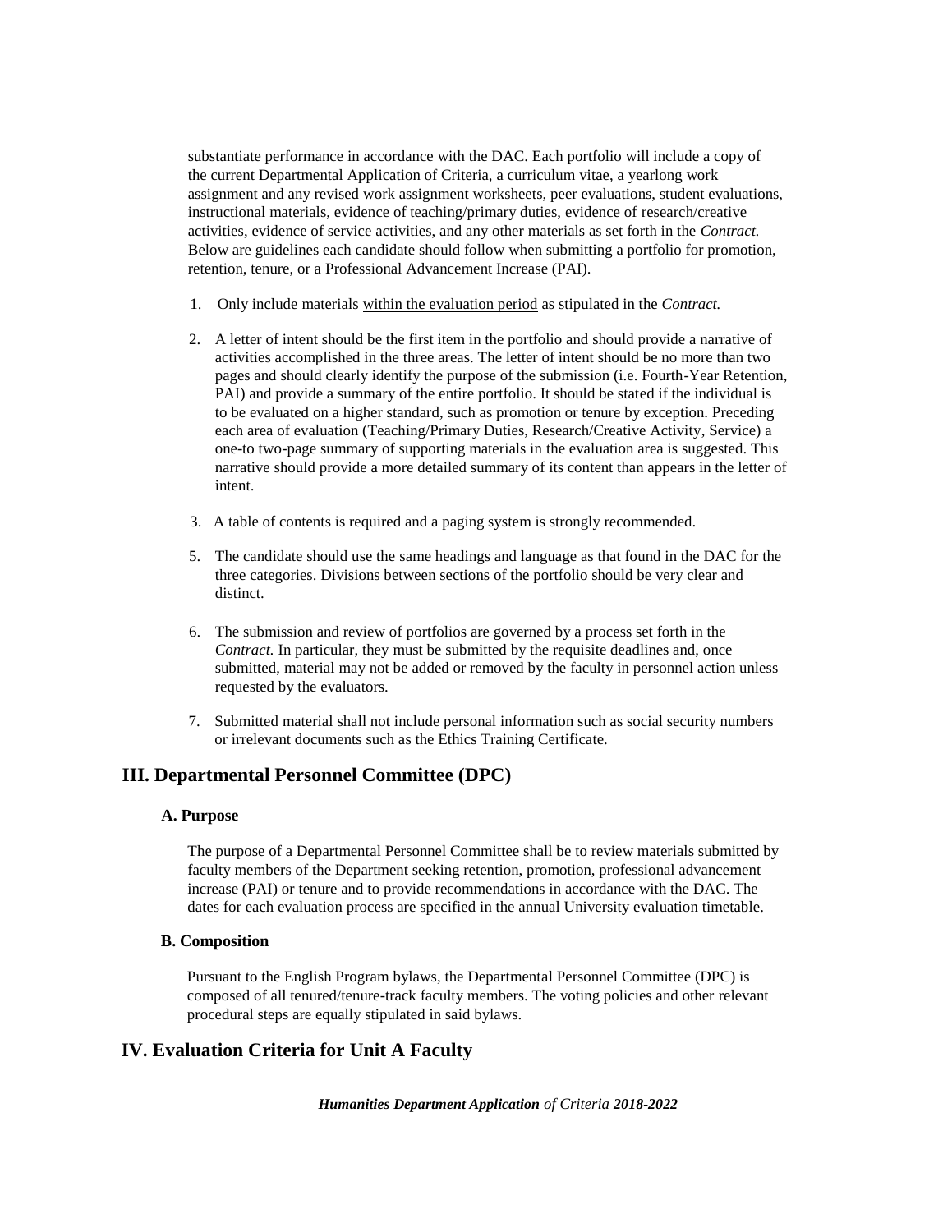The degree of effectiveness of performance of each faculty member who is being considered for retention, promotion, PAI, tenured-faculty review, or tenure shall be evaluated in the areas of teaching/performance of primary duties, research/creative activity, and service. The criteria by which these areas shall be evaluated are set forth in Sections V-VII of this document. Teaching/ performance of primary duties is considered the most important of the three areas of evaluation as stipulated in *Contract* Article 19.3.a.1.

The Minimum Performance Requirements for Unit A faculty in each of the three areas of evaluation is shown in the table below for each personnel action. These Performance Requirements are as designated in the current *Contract* in Article 19.3.b.2. For a summary of the criteria for each Performance Requirement (Appropriate, Satisfactory, Exemplary, etc.), please see the expanded table on the following page.

| Teaching/<br><b>Personnel Action</b> |                     | Research/                  | <b>Service</b>             |  |
|--------------------------------------|---------------------|----------------------------|----------------------------|--|
|                                      | <b>Primary Duty</b> | <b>Creative Activity</b>   |                            |  |
| First year retention                 | Satisfactory        | Appropriate                | Appropriate                |  |
| Second year<br>retention             | Satisfactory        | Satisfactory               | Satisfactory               |  |
| Third year retention                 | Effective           | <b>Highly Satisfactory</b> | <b>Highly Satisfactory</b> |  |
| Fourth year retention                | Highly effective    | Effective                  | Effective                  |  |
| Fifth year retention                 | Significant         | Highly effective           | Highly effective           |  |
| Tenure                               | Superior            | Significant                | Significant                |  |
| <b>Associate Professor</b>           | Superior            | Significant                | Significant                |  |
| <b>Full Professor</b>                | Superior            | Superior                   | Superior                   |  |
| Post-Tenure Review                   | Adequate/Exemplary  | Adequate/Exemplary         | Adequate/Exemplary         |  |
| <b>PAI</b>                           | Superior            | Superior/Significant       | Superior/Significant       |  |

#### **Notes for the table on the following page:**

- 1. Activity is defined as a unique function occurring within the evaluation period. For instance, maintaining a scientific instrument room counts as one activity, even though there may be multiple instrument rooms. However, in multi-year evaluations, instrument room maintenance can be counted once for each year that it was performed.
- 2. Activities in the table are organized on a hierarchy of value labeled as A or B and are coupled with numbers to identify a specific classification of activity to be evaluated.
- 3. Materials in a higher category can be used as substitutes for lower requirements (where applicable and appropriate) but substitutions cannot reduce the quantity of activities required.
- 4. "(2) A1" indicates 2 Al activities are required during the evaluation period. "(3) A2/B1" indicates that any combination of A2 plus B1 activities totaling three is required.
- 5. For promotion from Associate to Full Professor: any relevant documents since last promotion.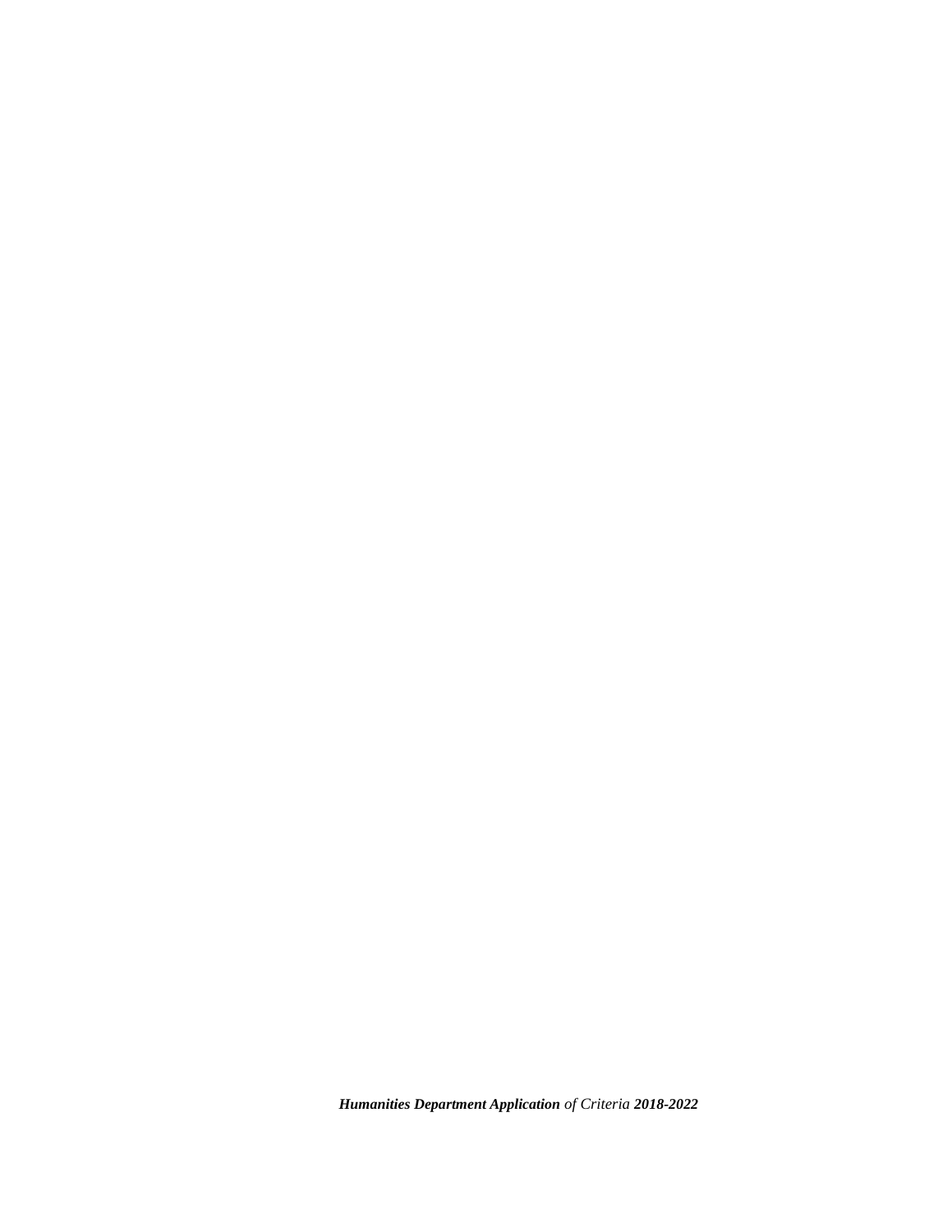| Performance<br>Indicator | Teaching/Primary Duties                         | Research/<br><b>Creative Activity</b> | <b>Service Activities</b>    |
|--------------------------|-------------------------------------------------|---------------------------------------|------------------------------|
| Appropriate              | N/A                                             | $(1)$ Al                              | $(1)$ Al + $(1)$ additional  |
|                          |                                                 |                                       | Category 1.                  |
| Satisfactory             | "Satisfactory" rating for $A.a + (1)$           | $(2)$ Al                              | $(2)$ A1+ (1) B1 + (1)       |
|                          | additional A activity (and "Satisfactory B.a    |                                       | additional Category 1.       |
|                          | rating $+ (1)$ additional B or C activity if    |                                       |                              |
|                          | applicable)                                     |                                       |                              |
| Highly                   | N/A                                             | $(2)$ Al + (I) A2                     | $(2)$ Al + (1) B1+ (2)       |
| Satisfactory             |                                                 |                                       | additional Category 1        |
|                          |                                                 |                                       | $+$ (1) Category 2.          |
| Effective                | "Effective" rating for $A.a + (2)$ additional   | $(2)$ Al + $(2)$ A2                   | $(2)$ A1+ $(2)$ B1+ $(I)$ Cl |
|                          | A activities (and "Effective" B.a rating +      |                                       | $+$ (I) additional           |
|                          | (2) additional B or C activities if             |                                       | Category $1+$ (1)            |
|                          | applicable)                                     |                                       | Category 2.                  |
| Highly                   | "Highly Effective" rating for $A.a + (3)$       | $(2)$ Al + (1) A2 + (1)               | $(2)$ A1 + $(2)$ B1+ $(I)$   |
| Effective                | additional A activities (and "Highly            | <b>B</b> l                            | $Cl + (2)$ additional        |
|                          | Effective" B.a rating $+$ (2) additional B or   |                                       | Category $1 + (2)$           |
|                          | C activities if applicable)                     |                                       | Category 2.                  |
| Significant              | "Significant" rating for $A.a + (4)$ additional | $(2)$ Al + (1) A2 + (1)               | $(2)$ A1+ $(2)$ B1 + (I)     |
| $(1$ year)               | A activities (and "Significant" B.a rating +    | B <sub>2</sub>                        | $C1+ (1) D1+ (1)$            |
|                          | (2) additional B or C activities if             |                                       | additional Category 1        |
|                          | applicable)                                     |                                       | $+$ (2) Category 2.          |
| Significant              | "Significant" rating for $A.a + (7)$ additional | $(10)$ A1+ (3) A2 + (2)               | $(5)$ A1+ $(12)$ additional  |
| (Promotion               | A activities (and "Significant" B.a rating +    | $BI + (1) B2$                         | Category I activities        |
| to Associate             | (3) additional B or C activities if             |                                       | with at least one            |
| Professor                | applicable)                                     |                                       | activity in groups B, C,     |
| /Tenure)                 |                                                 |                                       | D, and E; (4) Category       |
|                          |                                                 |                                       | 2.                           |
| Superior                 | "Superior" rating for $A.a + (5)$ additional A  | $(3)$ A1+ $(2)$ A2 + $(1)$            | $(2)$ Al + $(2)$ BI + $(1)$  |
| $(1$ year)               | activities (and "Superior" B.a rating $+$ (4)   | B <sub>2</sub>                        | $CI + (I) DI + (1) EI +$     |
|                          | additional B or C activities if applicable)     |                                       | (2) additional Category      |
|                          |                                                 |                                       | $1+$ (2) Category 2.         |
| Superior                 | "Superior" rating for $A.a + (8)$ additional A  | $(5)$ Al + $(5)$ A2 + $(4)$           | $(5)$ Al + $(12)$            |
| (Promotion               | activities (and "Superior" B.a rating $+$ (4)   | $Bl + (2) B2$                         | additional Category I        |
| to Full                  | additional B or C activities if applicable)     |                                       | activities with at least     |
| Professor)               |                                                 |                                       | one activity in groups       |
|                          |                                                 |                                       | B, C, D, and E; $+(6)$       |
|                          |                                                 |                                       | Category 2.                  |
| Exceptional              | "Superior" rating for $A.a + (15)$ additional   | $(10)$ A1+ $(5)$ A2 + $(5)$           | $(6)$ Al + $(20)$            |
|                          | A activities (and "Superior" B.a rating +       | $Bl + (3) B2$                         | additional Category 1        |
|                          | (5) additional B or C activities if             |                                       | $+$ (10) Category 2.         |
|                          | applicable)                                     |                                       |                              |
| Adequate                 | "Highly Effective" rating for $A.a + (2)$       | $(2)$ Al + $(2)$ A2/B 1               | $(2)$ Al + $(2)$ BI+ $(3)$   |
|                          | additional A activities (and "Highly            |                                       | additional Category I.       |
|                          | Effective" B.a rating $+$ (2) additional B or   |                                       |                              |
|                          | C activities if applicable)                     |                                       |                              |
|                          |                                                 |                                       |                              |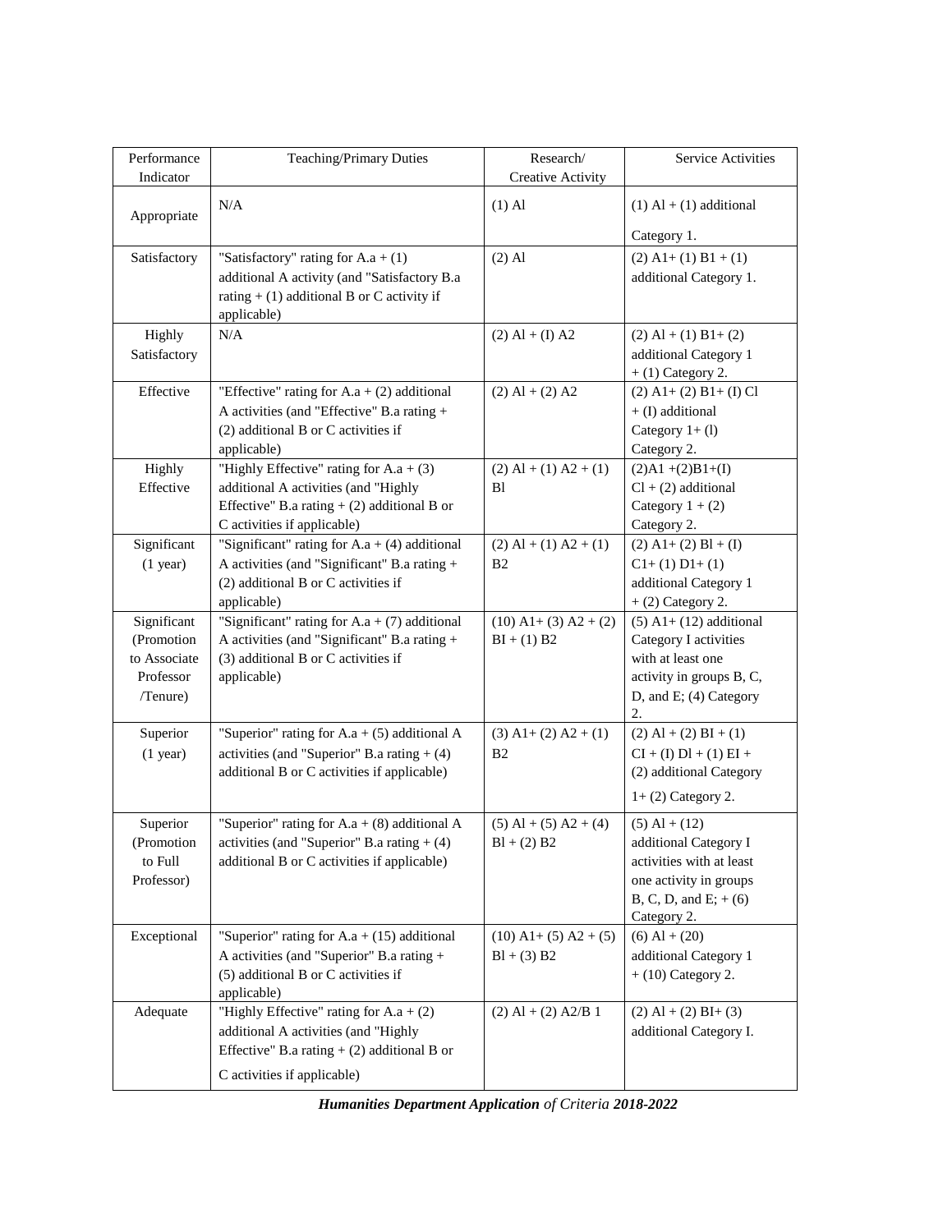| Exemplary | "Significant" rating for $A.a + (4)$ additional | $(2)$ Al + $(2)$ A2 + $(2)$ | $(2)$ Al + $(2)$ B1+ $(1)$ |
|-----------|-------------------------------------------------|-----------------------------|----------------------------|
|           | A activities (and "Significant" B.a rating $+$  | -B1                         | $CI + (1) D1/EI + (3)$     |
|           | $(2)$ additional B or C activities if           |                             | additional Category I      |
|           | applicable)                                     |                             | $+$ (2) Category 2.        |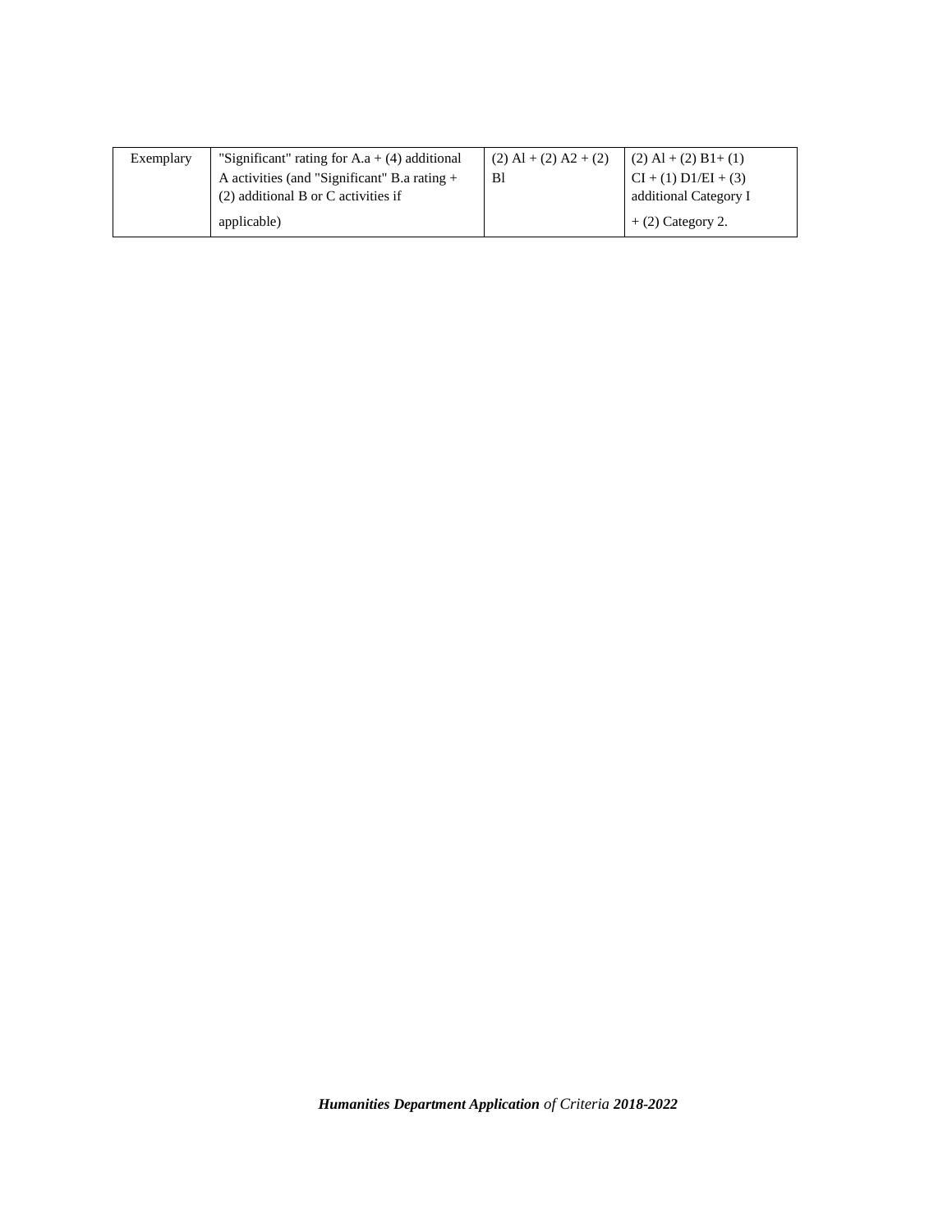# **v. Categories of Materials and Activities, Relative Importance, and Methods of Evaluation for Teaching/Performance of Primary Duties**

Teaching and other Primary Duties are important to the intellectual life of the University. A record of all teaching and teaching-related activities, supporting evidence, and summative narrative should be included in each portfolio. The narrative should explain how the candidate meets the established criteria, how assessment results have led to changes in courses, and how faculty development activities have improved teaching.

The two aspects of the category Teaching/Performance of Primary Duties are to be weighted in their evaluation in proportion to the assignment of CUEs on their Revised Work Assignment. Because each of these aspects is quite different, the categories, their importance, the criteria, and guidelines for each will be covered in two parallel sections organized according to the following designations: **A. Teaching** and **B. Performance of Primary Duties.** The teaching section is first and the performance of primary duties follows immediately after, and before the research/creative activities. The materials required to meet the performance standard for each section are listed below.

| <b>V. TEACHINGIPRIMARY DUTIES CATEGORIES</b>    |                                                     |  |
|-------------------------------------------------|-----------------------------------------------------|--|
| <b>A. TEACHING</b><br><b>B. PRIMARY DUTIES</b>  |                                                     |  |
| a. Classroom performance                        | a. Primary duty performance                         |  |
| b. Other teaching related duties                | b. Other primary duty related activities            |  |
| c. Curriculum development and revision          | c. Program development and enhancement              |  |
| d. Professional development related to teaching | d. Professional development related to primary duty |  |

#### **Teaching Materials to be Evaluated for Type A Categories**

| A Activities                | <b>Materials to be Evaluated</b>                                                                                                                                                                                                                                                                                                                                                                                                                                                                                                                                                                                                                                                                                                                                                                                                                                                                                                                   |
|-----------------------------|----------------------------------------------------------------------------------------------------------------------------------------------------------------------------------------------------------------------------------------------------------------------------------------------------------------------------------------------------------------------------------------------------------------------------------------------------------------------------------------------------------------------------------------------------------------------------------------------------------------------------------------------------------------------------------------------------------------------------------------------------------------------------------------------------------------------------------------------------------------------------------------------------------------------------------------------------|
|                             | (Any item with an asterisk must be submitted)                                                                                                                                                                                                                                                                                                                                                                                                                                                                                                                                                                                                                                                                                                                                                                                                                                                                                                      |
| Classroom performance<br>a. | Revised faculty work assignments for the evaluation period.<br>All peer and chair evaluations during the evaluation period. <sup>*</sup><br>Summary of student evaluations (with student comments) for<br>3.<br>each course evaluated during the review period. This includes<br>online and hybrid courses. *<br>The course syllabus, the final exam/project, and a representative<br>4.<br>hour exam/assignment for each different course taught during the<br>evaluation period. <sup>*</sup><br>The following may also be submitted:<br>5.<br>a. Additional quizzes or exams.<br>b. Handouts, study guides, or assignments.<br>c. Graded or un-graded student assignments.<br>d. Signed statements relating to teaching performance,<br>e. Evidence of teaching awards.<br>f. Class grade distributions.<br>g. Materials from tutoring or help sessions.<br>h. Evidence of participation in the academic early warnings.<br>i. Other materials. |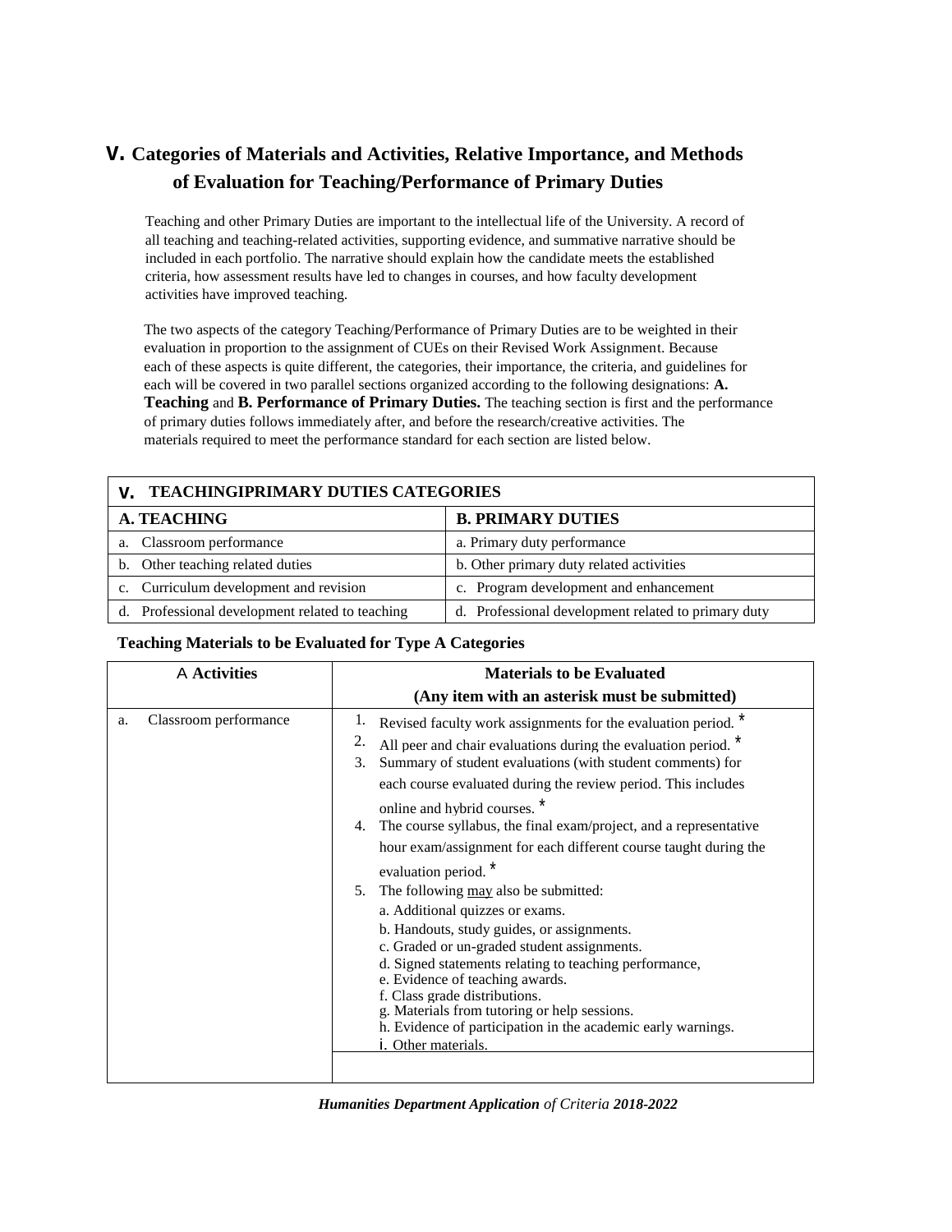|                | Other teaching related        | Evidence of training students in research/creative activities.<br>1.                                                                                  |
|----------------|-------------------------------|-------------------------------------------------------------------------------------------------------------------------------------------------------|
|                | activities (e.g., evidence of | 2.<br>Evidence of student mentoring/training/supervising.                                                                                             |
|                | an independent reading        | 3.<br>Evidence of assisting with study groups/tutoring groups.                                                                                        |
|                | program in one's field        | Evidence of observing of student teaching candidates.<br>4.                                                                                           |
|                | related to primary duties)    | Original instructional materials such as homework problems,<br>1.                                                                                     |
| $\mathbf{c}$ . | Curriculum development        | novel/original learning aids, and new hands-on activities.                                                                                            |
|                | and revision                  | 2.<br>Updates to lecture material.<br>Evidence of efforts to develop new courses, update existing<br>3.<br>courses, or change a program's curriculum. |
|                |                               | Documentation of participation in professional development<br>1.                                                                                      |
| d.             | Professional development      | activities that contribute to course development and improvement of<br>teaching.                                                                      |
|                | for teaching improvement      |                                                                                                                                                       |
|                |                               |                                                                                                                                                       |

## **Relative Importance of Teaching (A) Activities and Methods of Evaluation**

For all teaching faculty, the evaluation of classroom performance is the most significant activity. Evaluation of a candidate's teaching will include consideration of the candidate's effectiveness in the following areas: execution of assigned responsibilities; command of the subject matter or discipline; ability to organize, analyze and present material clearly and effectively; ability to encourage and interest students in the learning process; and in student mentoring, advisement, counseling and direction of individual learning activities. The designation of the faculty's level of teaching performance will be determined by the evaluation of the DPC.

Below are specific instructions regarding the evaluation of A activities:

#### *Course Syllabi*

Syllabi are expected to clearly define the following: course description; course objectives/outcomes; assessment methods; the name of the text and other required materials; instructor's name, phone number, e-mail address, office location, and office hours; class meeting time and location; a calendar of activities for the course; ADA statement; material to be covered in the course; policies concerning attendance, tardiness, and makeup exams; grading standards (including *'T'* grades); frequency and relative weights of exams, quizzes, homework, papers, and other materials; laboratory/studio safety rules (if appropriate); link to the University student evaluation sit[e http://www.csu.edu/course-eval;](http://www.csu.edu/course-eval;) information about field trips (if appropriate); and policy concerning plagiarism. **In** addition, it is expected that syllabi will be professionally produced with a minimum of spelling, grammatical or typographical errors, that all instructions and conditions are internally consistent, and that the course content and prerequisites reflect the catalog description. All syllabi will be in the HLC format and will include items required for specific accrediting agencies when appropriate. For courses where a 4000-level class meets with a 5000-level class, it is expected that the two classes will have different syllabi, different learning outcomes, and different assessment measures.

#### *Course Materials*

Representative exams, quizzes, and other materials submitted for evaluation are expected to reflect the following qualities: balanced coverage of the assigned material, questions which are clearly stated, questions which are appropriate for the level of the course, a length which is appropriate for the time allotted, and a minimum of spelling, grammatical or typographical errors. Materials submitted will be evaluated with regard to their value in assisting student learning, their originality, and their appropriateness for the course. Regular revisions and updates to course materials shall be valued more than repetitive, unrevised materials over a multi-year period.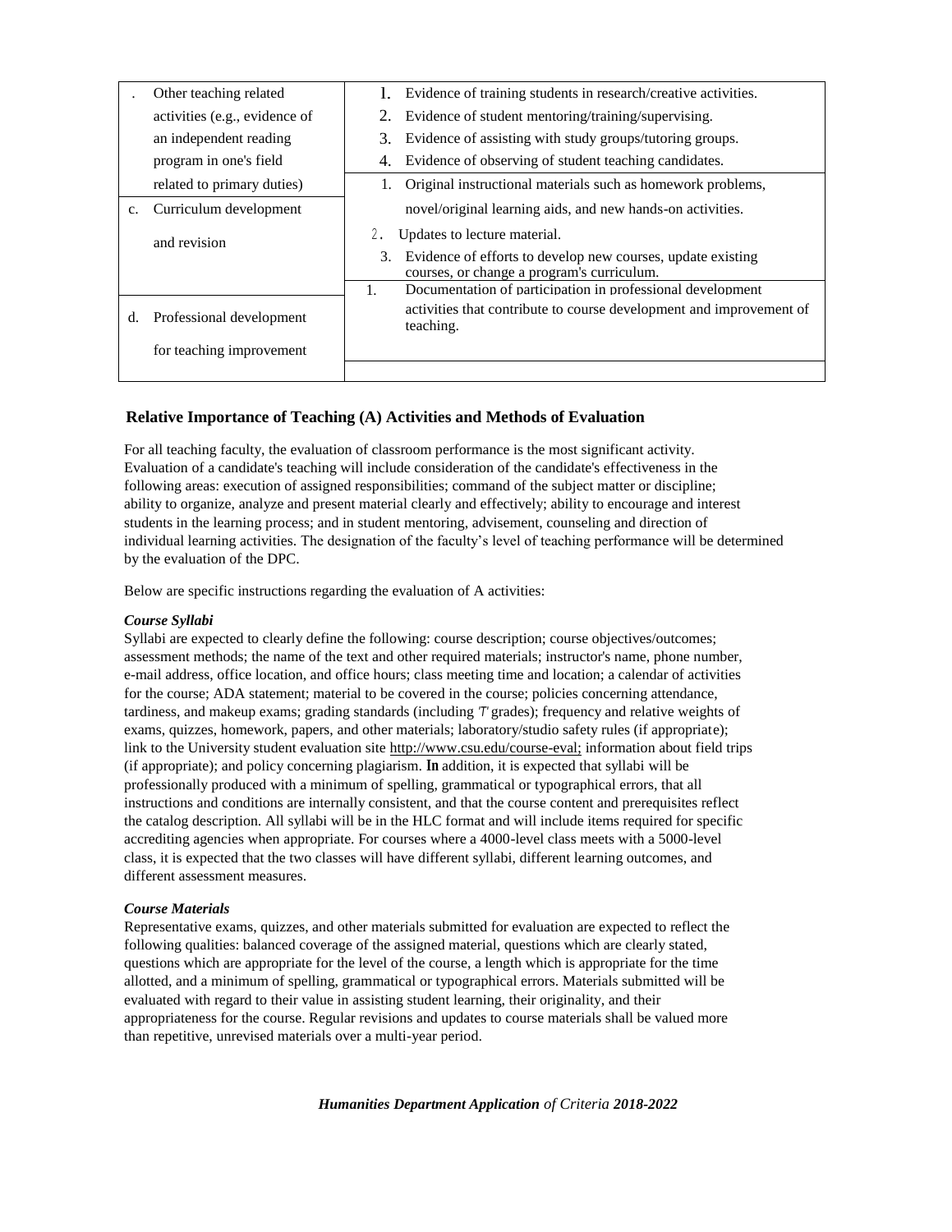#### *Student Evaluations*

Faculty shall give all students, except those enrolled in practica, tutorials (as defined by the University), independent study courses, and thesis supervision, the opportunity to evaluate their teaching effectiveness through the student evaluations provided on-line by the University Evaluation Website: <http://www.csu.edu/course-eval.> The faculty member shall advise students of the evaluation procedure by placing an item in their syllabi that informs the student about the on-line evaluation procedure and gives the University Evaluation Web Address. The results of these evaluations will be provided to the faculty member only after the course grade has been submitted. The faculty member will place in their portfolio the evaluations (including student comments) for each course evaluated during the review period. The department urges faculty to submit a narrative to accompany student evaluations. The DPC will determine how results from student evaluations are translated into a Performance Indicator (Satisfactory, Significant, etc.).

#### *Peer/Chairperson Classroom Visitations*

Each candidate for retention, promotion, tenure, or a PAI shall include the results of at least two recent classroom visitations by peers and one classroom visitation by the chairperson. The visitation report should be copied to the faculty member visited, to the DPC chairperson, and to the department chairperson. Procedures for selecting peer evaluators will follow the program's bylaws.

#### *Curriculum Revision and Development*

These activities include, but are not limited to: new course development, new instructional material development and new option development. Effectiveness as measured by adoption and implementation of the proposed courses and options should be documented.

#### *Professional Development Activities for Teaching Improvement*

Activities include but are not limited to: participation in short courses, conferences and workshops, attainment of additional degrees, sabbaticals, fellowships, and other teaching related, educational experiences. Documentation of participation must be provided for consideration.

| Types of B Activities |                                    | Materials to be Evaluated                                 |
|-----------------------|------------------------------------|-----------------------------------------------------------|
| a.                    | <b>Research Release Time</b>       | 1. Letter of evaluation.                                  |
|                       |                                    | Synopsis of activities related to the primary duty.<br>2. |
| b.                    | Program Coordinator or             | Letter of evaluation.                                     |
|                       | <b>Administrative Release Time</b> | Synopsis of activities related to the primary duty.<br>2. |
| C <sub>1</sub>        | Academic Release Time              | Letter of evaluation.                                     |
|                       |                                    | 2.<br>Synopsis of activities related to the primary duty. |
| d.                    | <b>Assessment Release Time</b>     | Letter of evaluation.                                     |
|                       |                                    | Synopsis of activities related to the primary duty.<br>2. |
|                       |                                    | 3.<br>Representative assessment reports.                  |
|                       |                                    | Evidence of attendance at assessment meetings.<br>4.      |
| e.                    | <b>Advising Release Time</b>       | Letter of evaluation.<br>1.                               |
|                       |                                    | Synopsis of activities related to the primary duty.<br>2. |
|                       |                                    | Summary of completed advisor surveys (where<br>3.         |
|                       |                                    | available).                                               |
|                       |                                    | Evidence of attendance at advising meetings.<br>4.        |
| f.                    | Other Type of Release Time         | Letter of evaluation.                                     |
|                       |                                    | 2.<br>Synopsis of activities related to the primary duty. |

#### Primary Duty Materials to be Evaluated for Type B Categories

7 *Humanities Department Application of Criteria 2018-2022*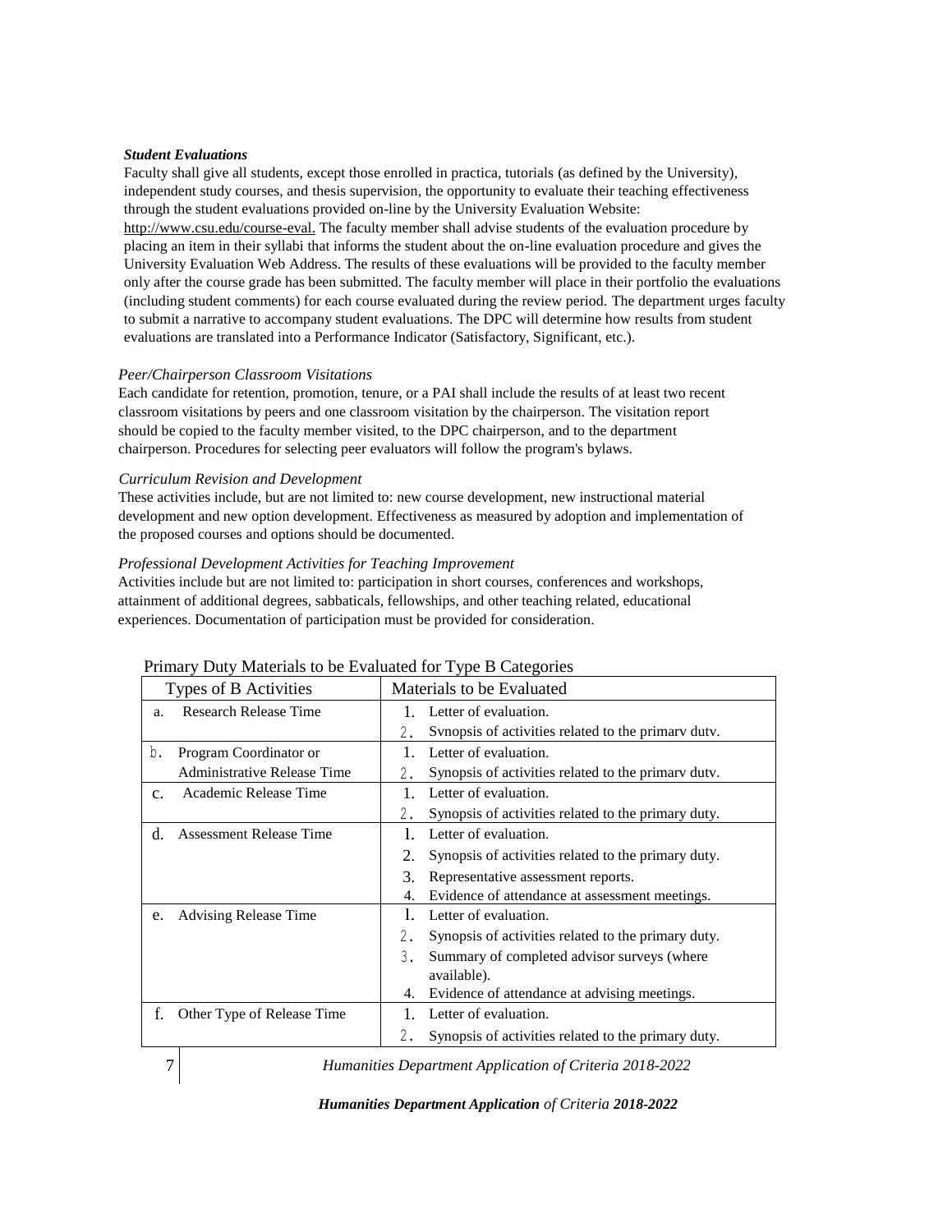#### Relative Importance of Primary Duty (B) Activities and Methods of Evaluation

The performance of primary duties (beyond required classroom activities) is as central to the teaching function of the institution as direct instruction. The acquisition of resources, activities directed at program improvement and other professional development activities that are associated with these activities must be evaluated. The division of CUEs between teaching and primary duties, as listed on the approved and revised faculty workload assignment, will dictate the relative importance between these two categories where required. Compensated duties or other activities where release time has been provided do not diminish the importance of direct instructional activities, but should be viewed as significant in accord with one's professional development and the mission of the University. Below are specific instructions regarding the evaluation of B activities:

#### *Letters of Evaluation*

A letter of evaluation for each primary duty should include a statement of assigned duties, a listing of goals and objectives for the release time, and an assessment of the faculty's member performance of the duty. An evaluation should be completed and included in the portfolio by the direct supervisor of the activity for whom re-assigned time has been provided. For activities spanning multiple years, only one letter of evaluation for each activity is required. If the direct supervisor of the activity is the chairperson, the chairperson may include their evaluation of the primary duty in their overall narrative of the candidate.

#### *Synopsis of Activities Related to the Primary Duty*

Documentation of attendance at activities related to the assigned primary duties is required. Additional documentation that may be required includes: the maintenance of appropriate and accessible records, copies of progress reports submitted, attendance at workshops, training courses or other development programs related to the primary duty. If release time has been granted for research, then a narrative summary of the research performed must be included in this section even if details of the conduct and product of research are reported in the research section. If release time has been granted for being a program coordinator, then the results of being a program coordinator may still be reported in the service section.

#### *Program Improvement/Acquisition of Resources*

Significant improvements to a program and/or acquisition of resources to improve a primary duty activity should be documented and explained (example: an advisor develops a method for improving the quality and efficiency of advising).

#### *Professional Development for Program Improvement*

These activities include, but are not limited to: participation in short courses, conferences and workshops, and other programs related to professional development in the area of expertise of the candidate. Documentation of participation in professional development activities must be provided for consideration to be given in the portfolio.

## VI. Categories of Materials and Activities, Relative Importance, and Methods of Evaluation for Research /Creative Activities

Research and Creative Activity is critical to the success of the University and to the career advancement of individual faculty members who comprise the University. A record of all research activities, supporting evidence, and summative narrative should be organized according to the categories listed on the following page. The list is not meant to be exhaustive, rather illustrative of the types of research/creative activities to be included in the portfolio.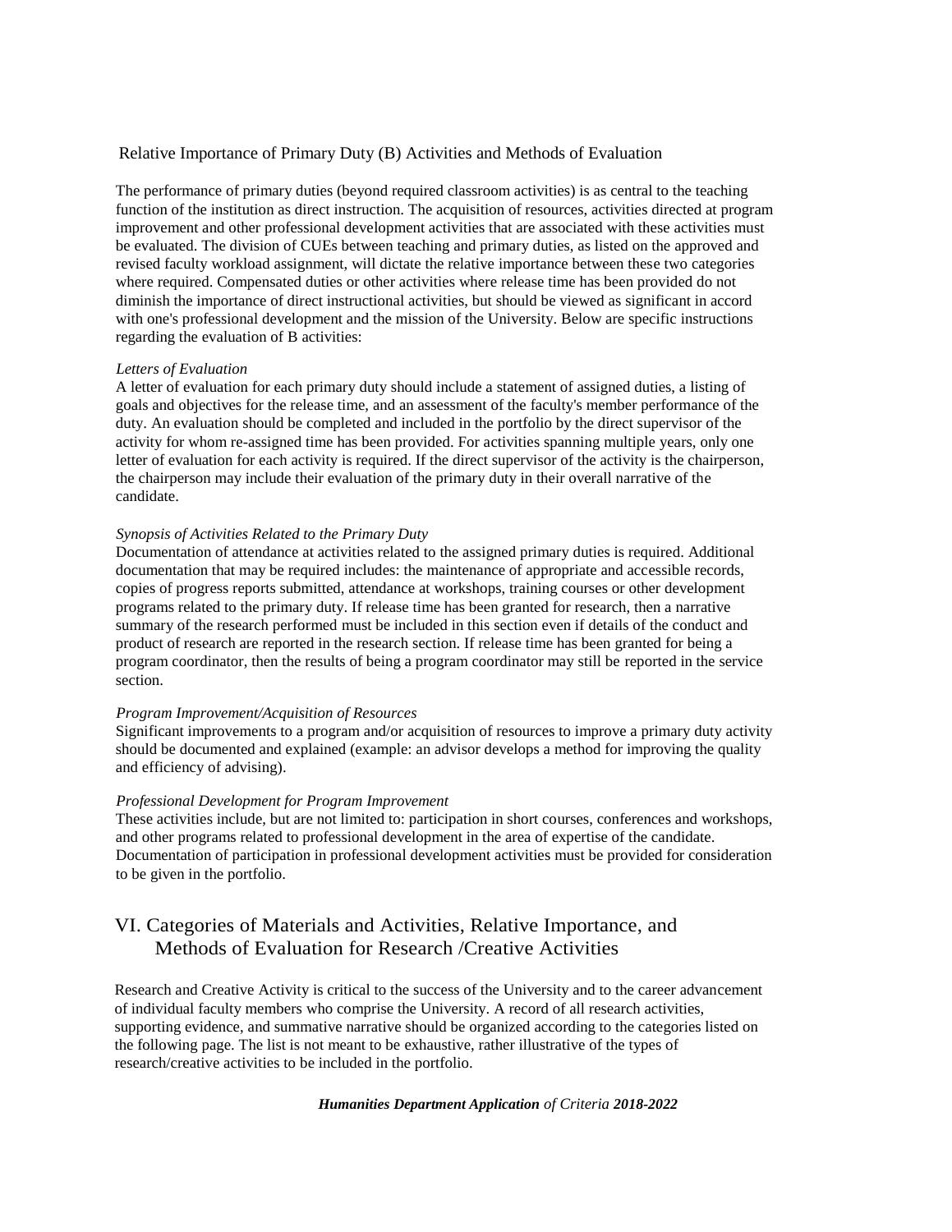|  | <b>Classification of Research/Creative Activities</b> |
|--|-------------------------------------------------------|
|--|-------------------------------------------------------|

|                              | <b>Lower Achievement</b>                                                                                                                                | <b>Higher Achievement</b>                                                                                                                                                                                                              |
|------------------------------|---------------------------------------------------------------------------------------------------------------------------------------------------------|----------------------------------------------------------------------------------------------------------------------------------------------------------------------------------------------------------------------------------------|
|                              | A1:                                                                                                                                                     | A2:                                                                                                                                                                                                                                    |
|                              | Planning Research/Creative                                                                                                                              | Demonstration of Significant Progress on                                                                                                                                                                                               |
|                              | <b>Activities</b>                                                                                                                                       | Research (draft chapters, full revisions)                                                                                                                                                                                              |
|                              | Reporting Progress in Research/                                                                                                                         | Completing a Book Review                                                                                                                                                                                                               |
| <b>Scholarly</b>             | <b>Creative Activities</b><br>Attending a Scholarly Conference                                                                                          | Serving as a Grant/Manuscript Reviewer                                                                                                                                                                                                 |
|                              | or a Research Skills Workshop                                                                                                                           | Editor of a Research-Related refereed Journal                                                                                                                                                                                          |
| <b>Activities</b>            | Production of Internal/External<br><b>Commissioned Work</b>                                                                                             | Internal/External Solicitation of Faculty Expertise                                                                                                                                                                                    |
|                              | Completing a Literature Review                                                                                                                          | Presentations, Poetry Recitals, Dramatic                                                                                                                                                                                               |
|                              | in a Research-Related Area                                                                                                                              | Readings or any other Public Performance                                                                                                                                                                                               |
|                              | <b>Panel Discussant</b><br>Unsuccessful or Submitted<br><b>Internal Grant Proposal</b><br>Internal campus talks,                                        | or Screening as part of a group or as an<br>individual at a local/regional external<br>venue.<br>Invited Review of Research-Related or                                                                                                 |
|                              | presentations, performances,<br>screenings related to the<br>discipline<br>References in popular Culture<br>(e.g., public<br>recognition/awards/honors) | <b>Original Creative Works</b><br>Serve as an Outside Reader on major Theses<br>and/or Dissertations<br>Non-Peer Reviewed E-Media Publication<br>Participatory Research Project<br>Organizing a Research/Creative-Related Professional |
|                              | Dissemination of Knowledge<br>(such as participating in university<br>committees requiring one's<br>expertise)                                          | Professional Conference, Seminar, Workshop, or<br><b>Speakers Series</b>                                                                                                                                                               |
|                              |                                                                                                                                                         | Theater Works Directed, Dramaturged,                                                                                                                                                                                                   |
|                              |                                                                                                                                                         | managed or performed on CSU's campus                                                                                                                                                                                                   |
|                              |                                                                                                                                                         | Film/TV/Radio panels or interviews for one's<br>expertise                                                                                                                                                                              |
|                              | <b>B1</b>                                                                                                                                               | B2:                                                                                                                                                                                                                                    |
|                              | Successful Internal Grant                                                                                                                               | Published Novel/Book with a<br>Reputable/Academic Press                                                                                                                                                                                |
|                              | Presentations, Poetry Recitals,                                                                                                                         | Published Peer-reviewed Book/Monograph/Chapter<br>in Interdisciplinary Areas                                                                                                                                                           |
|                              | Dramatic Readings or any other                                                                                                                          |                                                                                                                                                                                                                                        |
| Research/<br><b>Creative</b> | Public Performance or                                                                                                                                   | Peer-Reviewed Journal Article published in<br>Interdisciplinary Areas                                                                                                                                                                  |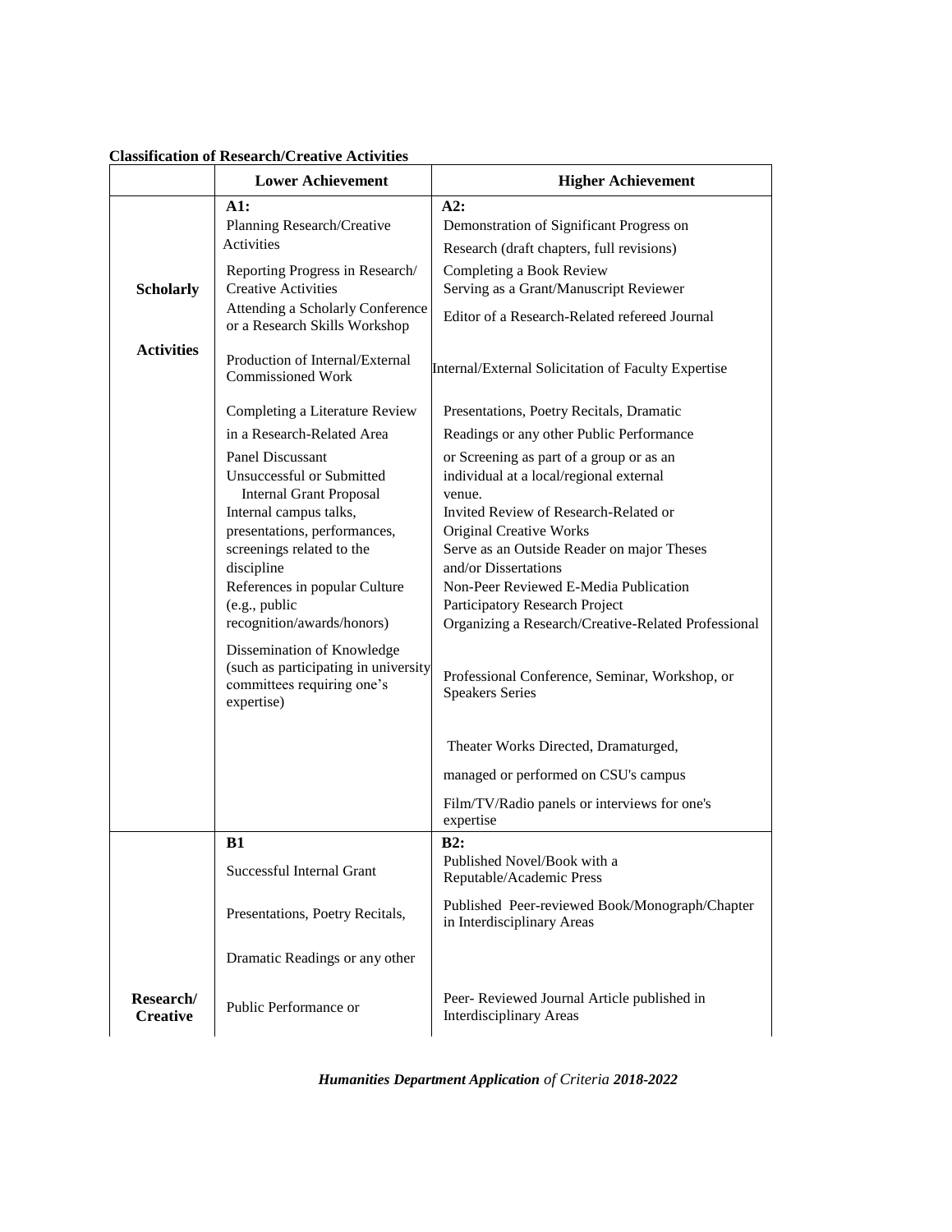| Productivity | Screening as part of a group or<br>as an individual at a<br>National/International venue | Funded Peer-Reviewed External Grant Related<br>to Research Agenda                                                                      |
|--------------|------------------------------------------------------------------------------------------|----------------------------------------------------------------------------------------------------------------------------------------|
|              | Successful Non-Peer-Reviewed                                                             | Confirmed forthcoming publications                                                                                                     |
|              | Journal Article/External Grant                                                           |                                                                                                                                        |
|              | <b>Student Research/Training</b>                                                         | Peer-reviewed/Juried/Competitive Media, Script,<br>Theatrical Work of Performance.                                                     |
|              | Student Thesis Supervision or                                                            |                                                                                                                                        |
|              | <b>Project Supervision</b>                                                               | Published Short Story Collection, Poetry Collection<br>or other Creative Writing with a<br>Reputable/Academic Press                    |
|              | Published Peer Reviewed short-                                                           |                                                                                                                                        |
|              | form writing, such as an essay, a                                                        |                                                                                                                                        |
|              | poem, or a short story.                                                                  |                                                                                                                                        |
|              | Completion of a book chapter for                                                         |                                                                                                                                        |
|              | an anthology or a longer manuscript                                                      |                                                                                                                                        |
|              |                                                                                          |                                                                                                                                        |
|              |                                                                                          | Note: Not all required B2 activities can be<br>fulfilled by successful grants; at least one<br>activity must be in another B2 area for |
|              |                                                                                          |                                                                                                                                        |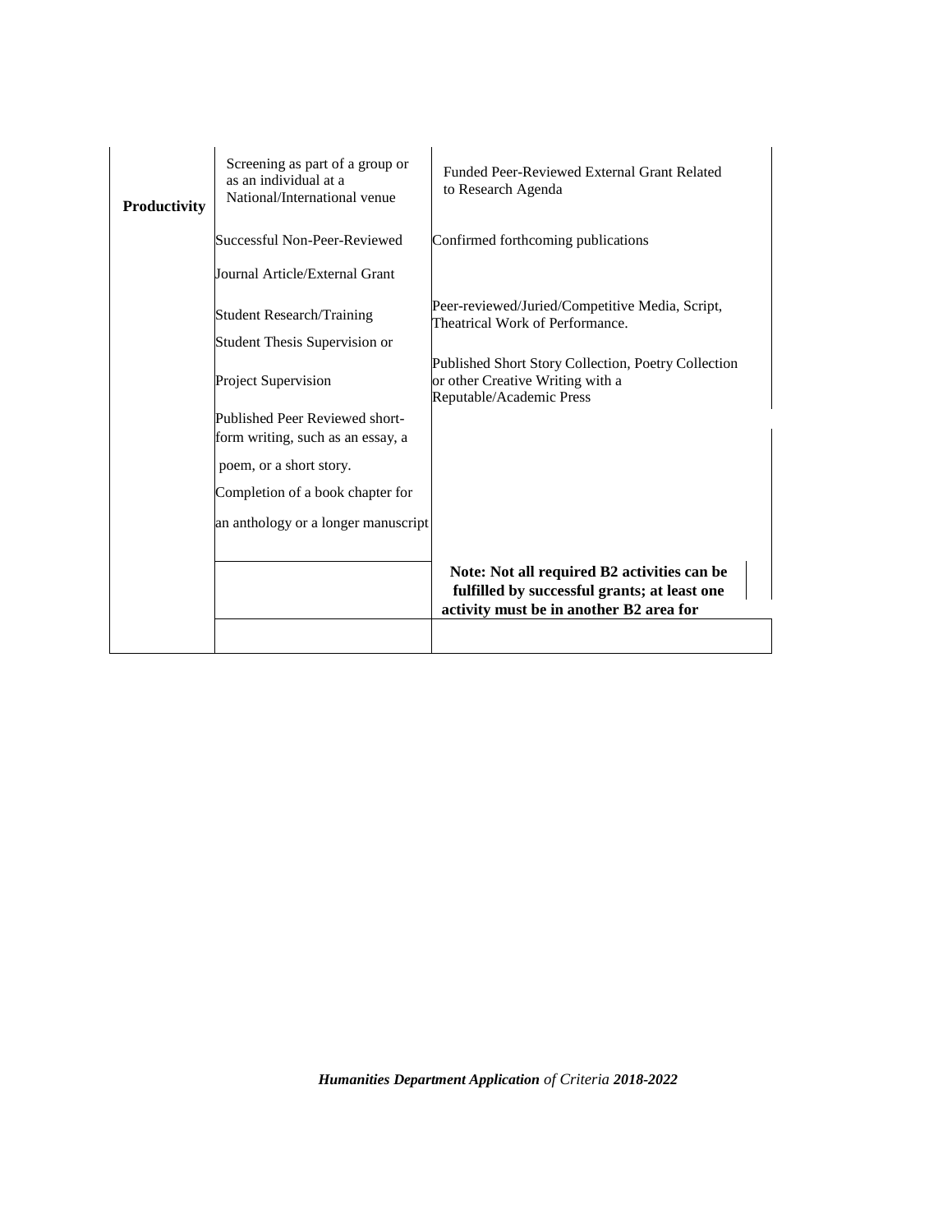| Submission of a short story,                                       | promotion and/or tenure. |
|--------------------------------------------------------------------|--------------------------|
| poetry collection, novel, non-                                     |                          |
| fiction, or other                                                  |                          |
| creative writing for publication                                   |                          |
| or competitions.                                                   |                          |
| Activities related to a                                            |                          |
| grant not claimed as B2                                            |                          |
| Submission of a Translation of                                     |                          |
| Original Scholarly Work                                            |                          |
| Published Essay/Contribution in a<br>peer-reviewed book or journal |                          |
| (such as a foreword)                                               |                          |
| Copyright/Patent Application                                       |                          |
| Activities related to the                                          |                          |
| successful submission of a                                         |                          |
| grant not claimed as B2                                            |                          |

## **Specific Details Regarding** "B" **Activities**

 Publications, monographs, books, and articles count as a B2 activity if they have been reviewed in a peer-reviewed competitive process and/or have either appeared or been accepted for publication at a reputable/academic press.

All items in this category must list Chicago State University as the author's resident institution to be counted as a "B2" activity.

- A competitive grant renewal would count as a B2 activity, whereas a non-competitive renewal would count as a BI activity. This permits faculty with multi-year grants to count the successful grant in more than one year.
- All successful external grant proposals count as a B2 activity regardless of the amount of the grant. All earmarks, gifts, and other non-competitive awards are not B2 activities. A successful grant from another institution for which a CSU faculty member is a listed co-PI on the grant counts as a B2 activity. If they are listed as a subcontractor, the grant is a BI activity.
- In order for a "manuscript or grant in progress" to be counted as a B 1 activity in a subsequent year, the candidate must demonstrate that reasonable progress has been made on the manuscript or grant since it was last claimed as a "B 1" activity.
- For publications for which the candidate is not a primary/corresponding author or for grants for which the candidate is a co-PI, the activity may or may not be a B2 activity. The DPC will determine if such activities will count as a B2 activity on a case-by-case basis. In such cases the DPC will look carefully at the contribution of the candidate to the work in making its determination. It is the responsibility of the candidate to fully explain his or her role in the project, so the DPC can make a well-informed decision. In cases where the activities are carried out early in a candidate's CSU career, the DPC can make an early determination if such activities will count in the B2 category.
- The collaborative nature of working on major projects in the humanities should be encouraged and recognized. Therefore, a shared credit, such as but not limited to, "co-director" or "coproducer" or "co-writer" can be accepted in Bl and B2 categories if the work warrants such credit. In such cases the DPC will look carefully at the contribution of the candidate to the work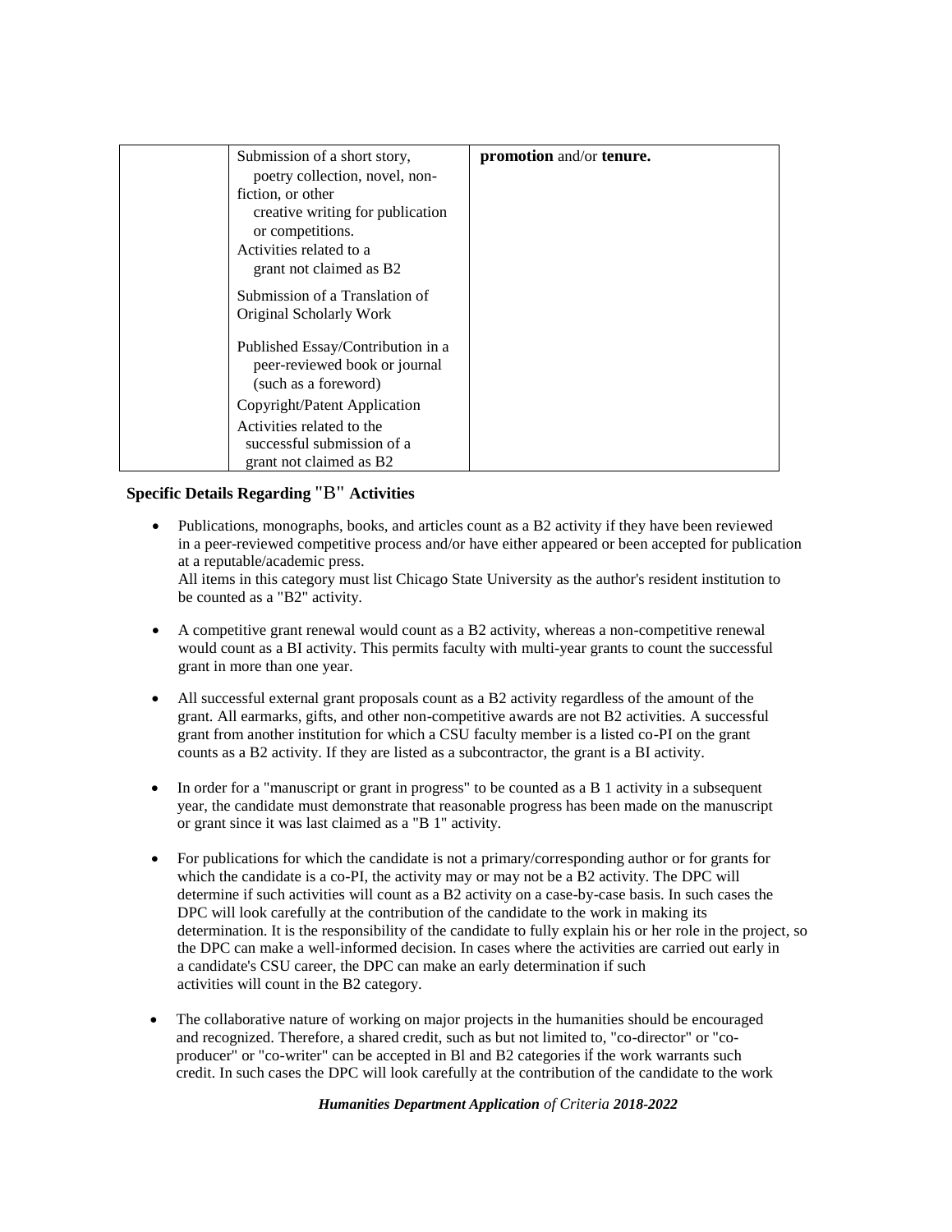in making its determination. It is the responsibility of the candidate to fully explain his/her role in the project, so the DPC can make a well-informed decision. In cases where the activities are carried out early in a candidate's CSU career, the DPC can make an early determination if such activities will count in the B2 category.

- A B1 activity can be the completion of one phase of a multi-year long-form creative/research project such as a scholarly book, novel, play, musical, feature-film or other long-form media projects typically requiring many years of research time to complete. Faculty shall demonstrate the scope and long-form nature of the project to the DPC.
- One major phase of a single project that is counted in a lower category one year that is finished in another phase in another year can be counted separately and then aggregated for tenure, promotion and PAI.
- A book/textbook published by an academic peer-reviewed press or a book-length work that contributes significantly to an academic discipline through a reputable press may take five or more years of time and effort for faculty to complete and is considered the highest level of scholarly research. Therefore, in order to encourage the highest level of research output, faculty who publish a book with an academic press or a reputable publisher will be permitted to submit a request to the DPC that the book be considered equivalent to meeting the level of three peer-reviewed articles.

### **Research/Creative Productivity Materials to be Evaluated**

Materials which may be submitted in the evaluation portfolio include the following but are not limited to:

- 1. A Research/Creative Activities agenda if it is being used to fulfill a performance standard.
- 2. A narrative of research/scholarly/creative activities progress since the last evaluation, including how students were involved in research projects.
- 3. Copies of all successful publications and abstracts.
- 4. Cover page, abstract, and grant award letters for all successful grants.
- 5. Conference proceedings which list the candidate's presentations and/or contributions.
- 6. Documentation of attendance at research conferences, workshops, or other developmental activities, with a narrative explaining how the activity assisted in advancing their research/creative activities
- 7. Letter of invitation to serve as a reviewer for grants, books, monographs, articles, scripts, performances.
- 8. Representative samples of research, grants, creative activities, or manuscripts in progress.
- 9. Book/performance reviews.
- 10. Evidence of improvements made to research infrastructure.
- 11. Cover page, abstract and reviewer comments of unsuccessful grants.
- 12. Professional correspondence.

#### **Relative Importance of Research/Creative Activities and Methods of Evaluation**

No limits are to be placed on the kinds of research or creative activities selected, as long as there is a demonstrable relationship between the candidate's contribution and his or her interdisciplinary academic area. Each faculty member is encouraged to consult with a member of the DPC concerning their activities and the appropriate category to be used given the documentation presented.

All research and creative activities submitted in the portfolio must be clearly identified according to the four categories listed on the previous page: A1, A2, BI, or B2. Activities in Bl and B2 represent a higher level of research achievement by clearly documenting the product of research while activities in A1 and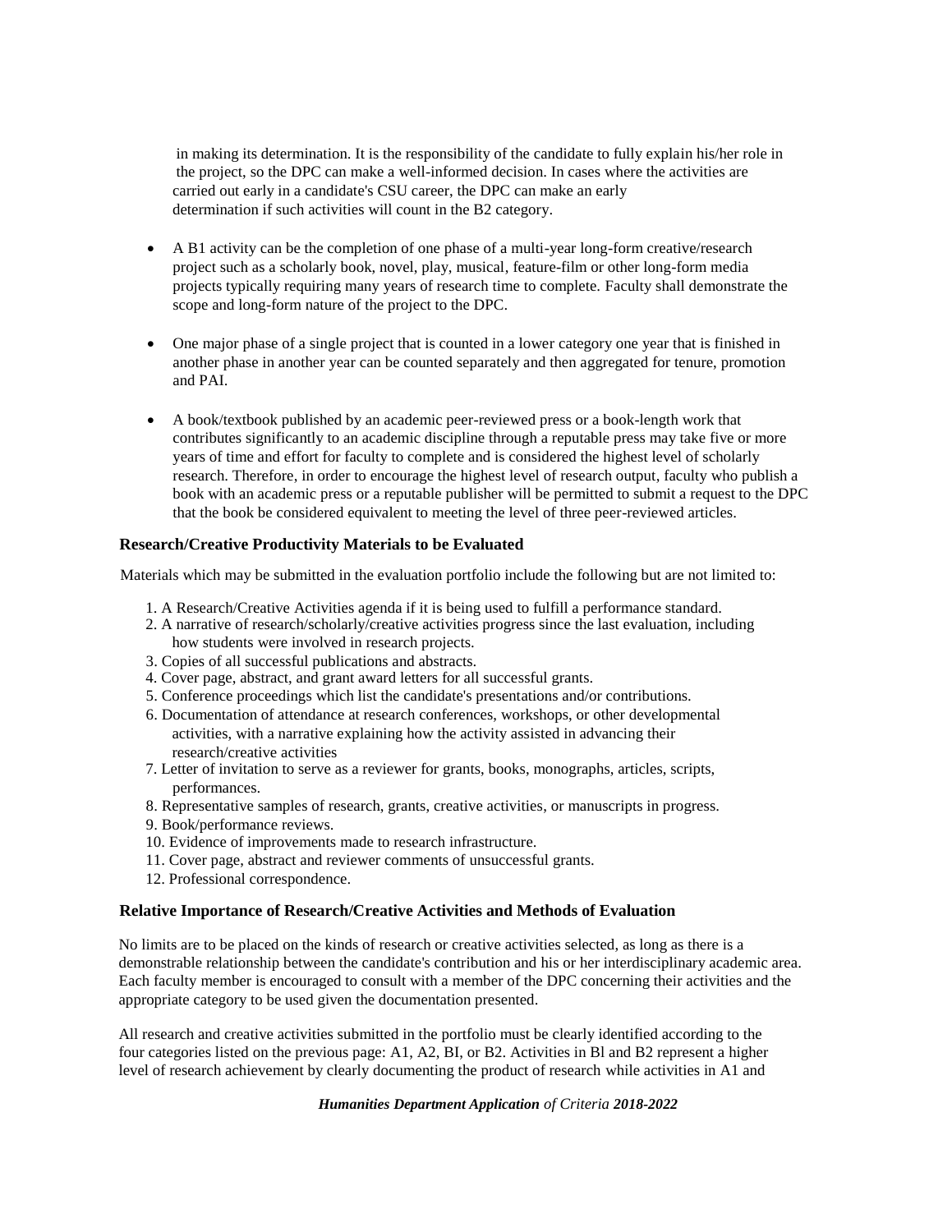A2 are those scholarly activities necessary for and leading to scholarly productivity. The ranking of the categories of research/creative activities is  $B2 > B1 > A2 > AI$ . For the purposes of fulfilling the performance standard, extra activities in a higher category can be used to fulfill the performance requirements of a lower category.

University and renowned publishers will be recognized as more significant than popular publications and presses; published work as more significant than presented work; nearly completed research activity has more significant than ongoing or newly originated research. Consideration will be given to the prestige of the conference, institution or granting agency as well as the audience for whom the research-related or creative activity is presented. Those research and creative activities that enhance the reputation of the University are more significant than those that enhance a unit of the University. In all categories, the quality, scope, and professional stature of the activity will be judged by the DPC and chairperson as to whether the performance standard indicated has been fulfilled. Candidates will not only be judged on meeting the minimum quantity of activities required to fulfill the performance standard indicated, but also the quality of the activities. It shall be the responsibility of the candidate to clearly articulate how they meet the performance standard. In cases where the quantitative standard has not been met, a candidate can make an argument as to why their activities meet it qualitatively, and when demonstrated may be deemed acceptable.

## **VII. Categories of Materials and Activities, Relative Importance, and Methods of Evaluation for Service Activities**

Service activities are as important to the life of the University as other professionally related duties. As part of service, faculty are encouraged to participate in campus cultural activities, athletic events, College meetings, Town Hall meetings, Commencement, and other related activities. Participation in these activities can be mentioned by chairpersons in faculty evaluations to demonstrate a candidate's dedication to the University, but these activities should not be included in the portfolio as service activities unless there is evidence of active participation.

A record of all service activities, supporting evidence, and summative description should be organized according to the five categories listed below. The list is not meant to be exhaustive, rather illustrative of the types of service activities to be included in the portfolio. Faculty members applying for promotion or retention should review the language in the DAC and consult with colleagues and DPC members to ensure that items included in the portfolio are appropriate for one of the following groups:

- A. Service to the Department
- B. Service to Areas of Enrollment, Recruitment, Retention, and Graduation
- C. Service to the College and the University.
- D. Service to the Profession, Discipline, or Field
- E. Service to the Community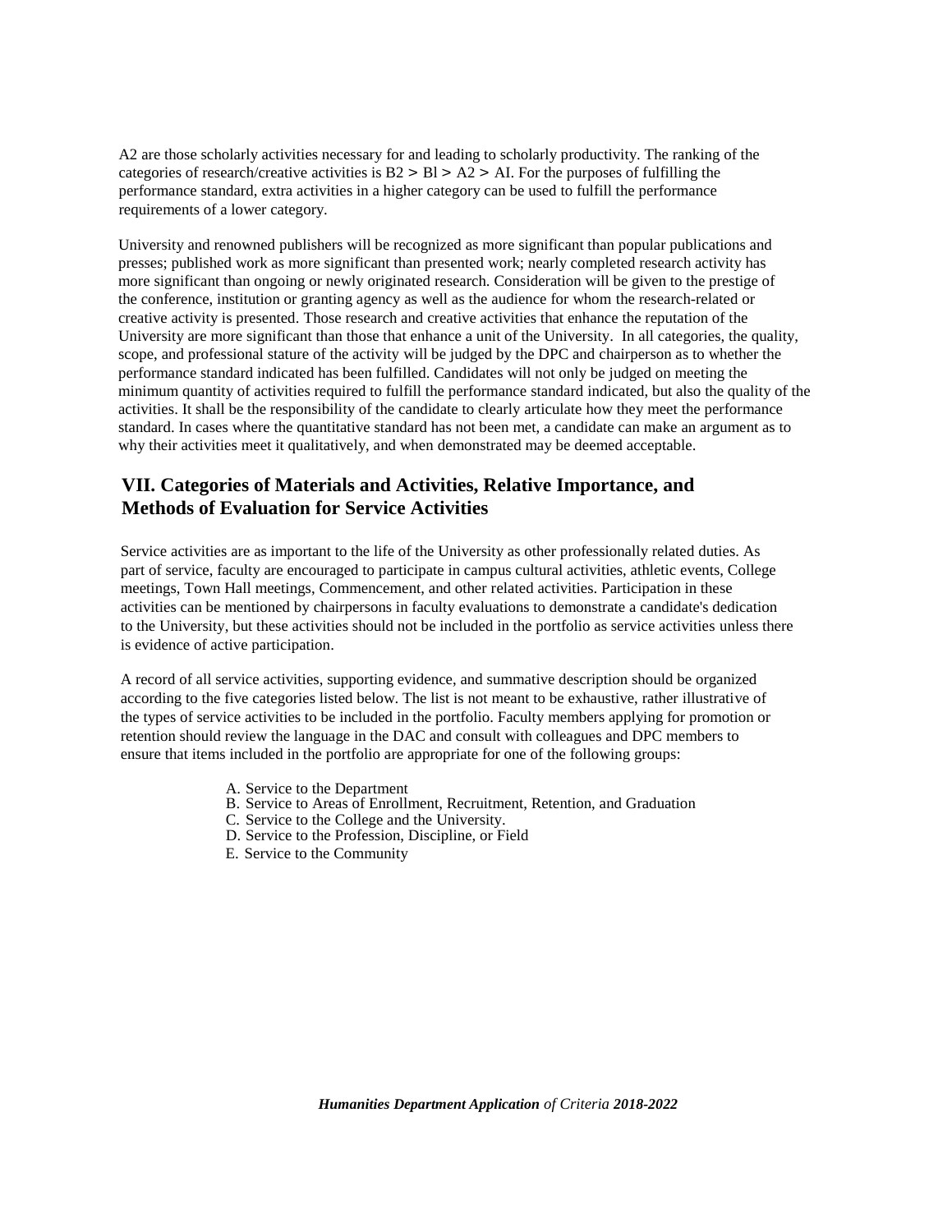## **Classification of Service Activities**

The candidate should submit a portfolio that includes documentation organized according to the following list of activities. The list below is not meant to be exhaustive but illustrative of the types of service activities which may be included. A Category I departmental service activity would be referred to as an "AI" service activity.

| Service Group                      | Category 1 (lower level of effort)                                                                                                                                                                                                                                                                                                                                                                                                                                            | Category 2 (higher level of effort)                                                                                                                                                                                                                                                                                                                                                                                                                                                                                                                                           |
|------------------------------------|-------------------------------------------------------------------------------------------------------------------------------------------------------------------------------------------------------------------------------------------------------------------------------------------------------------------------------------------------------------------------------------------------------------------------------------------------------------------------------|-------------------------------------------------------------------------------------------------------------------------------------------------------------------------------------------------------------------------------------------------------------------------------------------------------------------------------------------------------------------------------------------------------------------------------------------------------------------------------------------------------------------------------------------------------------------------------|
| Service to the<br>А.<br>Department | Participation in Department<br>Committees<br>Administrative functions as assigned<br>by the chair or dean such as<br>departmental web master,<br>departmental newsletter editor, or<br>departmental seminar coordinator<br>Advisor to student clubs or groups<br>Maintenance of departmental<br>equipment<br>Classroom observations of peers<br>Mentoring faculty<br>Lending professional skills or<br>expertise to the department for the<br>advancement of the departmental | Chairing a department committee<br>$\bullet$<br>which met regularly and required<br>effective planning and<br>organization<br>Organizing departmental seminars<br>٠<br>Organizing public events<br>$\bullet$<br>sponsored by the department<br>Developing written material for,<br>$\bullet$<br>or performing evaluations of, new<br>initiatives in the department<br>Service on a department<br>$\bullet$<br>committee that met regularly<br>and required significant work of<br>its members outside the meetings,<br>such as Program Review<br>committees and accreditation |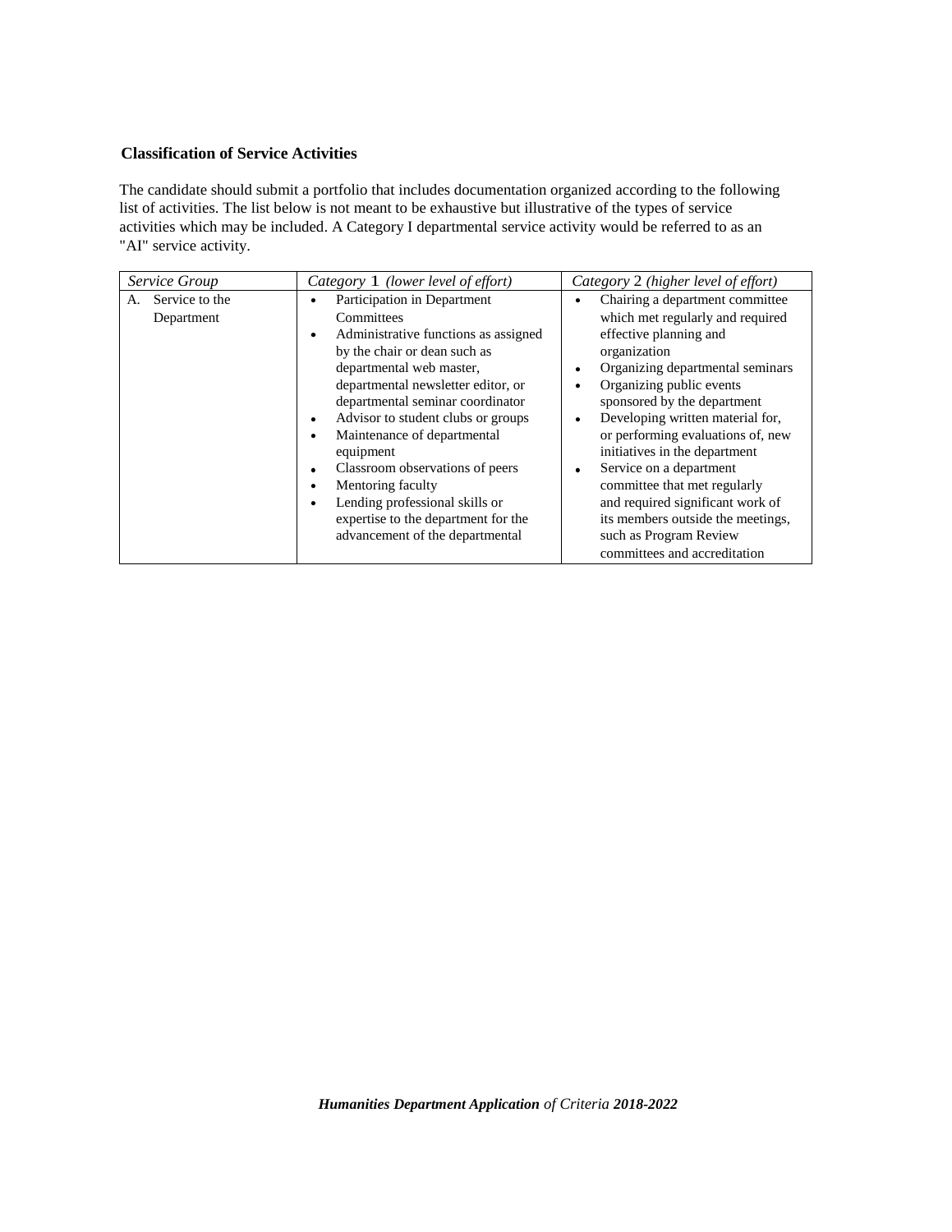| В. | Service to Areas of<br>Enrollment.<br>Recruitment,<br>Retention, and<br>Graduation | Career counseling and internship<br>$\bullet$<br>supervision of students<br>Assistance with departmental<br>$\bullet$<br>promotional activities.<br>Participation in departmental<br>$\bullet$<br>recruitment/admission activities<br>Formal involvement in the<br>$\bullet$<br>recruitment of students<br>Service an advisor to a student club<br>$\bullet$<br>Preparing ERG documents or reports<br>$\bullet$<br>as assigned by the chair or program<br>Coordinator                                                                                                                                                  | $\bullet$<br>$\bullet$<br>$\bullet$ | committees<br>Service on a department<br>committee that required<br>authorship of significant<br>documents, such as a grant or<br>NEPR committees<br>Developing an articulation<br>agreement with another institution<br>Developing and organizing a<br>marketing strategy for the College<br>or University.<br>Serving as an advisor to student<br>club requiring significant<br>contributions of time and effort.<br>Organizing campus events that<br>promote departmental/University<br>ERG goals |
|----|------------------------------------------------------------------------------------|------------------------------------------------------------------------------------------------------------------------------------------------------------------------------------------------------------------------------------------------------------------------------------------------------------------------------------------------------------------------------------------------------------------------------------------------------------------------------------------------------------------------------------------------------------------------------------------------------------------------|-------------------------------------|------------------------------------------------------------------------------------------------------------------------------------------------------------------------------------------------------------------------------------------------------------------------------------------------------------------------------------------------------------------------------------------------------------------------------------------------------------------------------------------------------|
| C. | Service to the College<br>and University                                           | Participation on College/University<br>$\bullet$<br>committees<br>Faculty union service<br>$\bullet$<br>Speaker at College/University<br>$\bullet$<br>seminars<br>Formally representing the University<br>$\bullet$<br>at external events<br>Lending professional skills or<br>$\bullet$<br>expertise to the College/University in<br>advancement of the<br>College/University mission                                                                                                                                                                                                                                 | $\bullet$<br>$\bullet$<br>$\bullet$ | Chairing a University or college<br>committee that met regularly<br>and required effective planning<br>and organization<br>Service on a University or college<br>committee that met regularly<br>and required significant work of<br>its members outside the meetings,<br>such as accreditation committees,<br>UPC, and the IRB<br>Service on a University or college<br>committee that required<br>authorship of significant<br>documents                                                           |
|    | D. Service to the<br>Profession, Discipline,<br>or Field                           | Participation in planning and<br>$\bullet$<br>implementing professional<br>conferences or activities<br>Assisting in the publication of<br>$\bullet$<br>professional newsletters<br>Maintaining active membership in a<br>$\bullet$<br>professional organization through<br>attendance at meetings or<br>participation in public forums.<br>Editing/reviewing journal articles and<br>books not directly related to research<br>activities<br>Invitation to review grants or<br>$\bullet$<br>manuscripts from a professional<br>agency or journal<br>Invitation to review creative works<br>from a professional agency | $\bullet$<br>$\bullet$<br>$\bullet$ | Holding offices in professional<br>organizations<br>Serving on boards, accreditation<br>teams, committees, councils, task<br>forces, or advisory boards of<br>professional organizations<br>Serving as a leader on a review<br>panel                                                                                                                                                                                                                                                                 |
| Е. | Service to the<br>Community                                                        | Involvement in community activities<br>$\bullet$<br>which draw upon one's professional<br>skills<br>Professionally related volunteer work<br>$\bullet$<br>Professional speaking engagements in<br>$\bullet$<br>the community                                                                                                                                                                                                                                                                                                                                                                                           | $\bullet$<br>$\bullet$              | Board membership in community<br>agencies related to the individual's<br>professional discipline or<br>specialization<br>Completing a major project with a<br>community organization                                                                                                                                                                                                                                                                                                                 |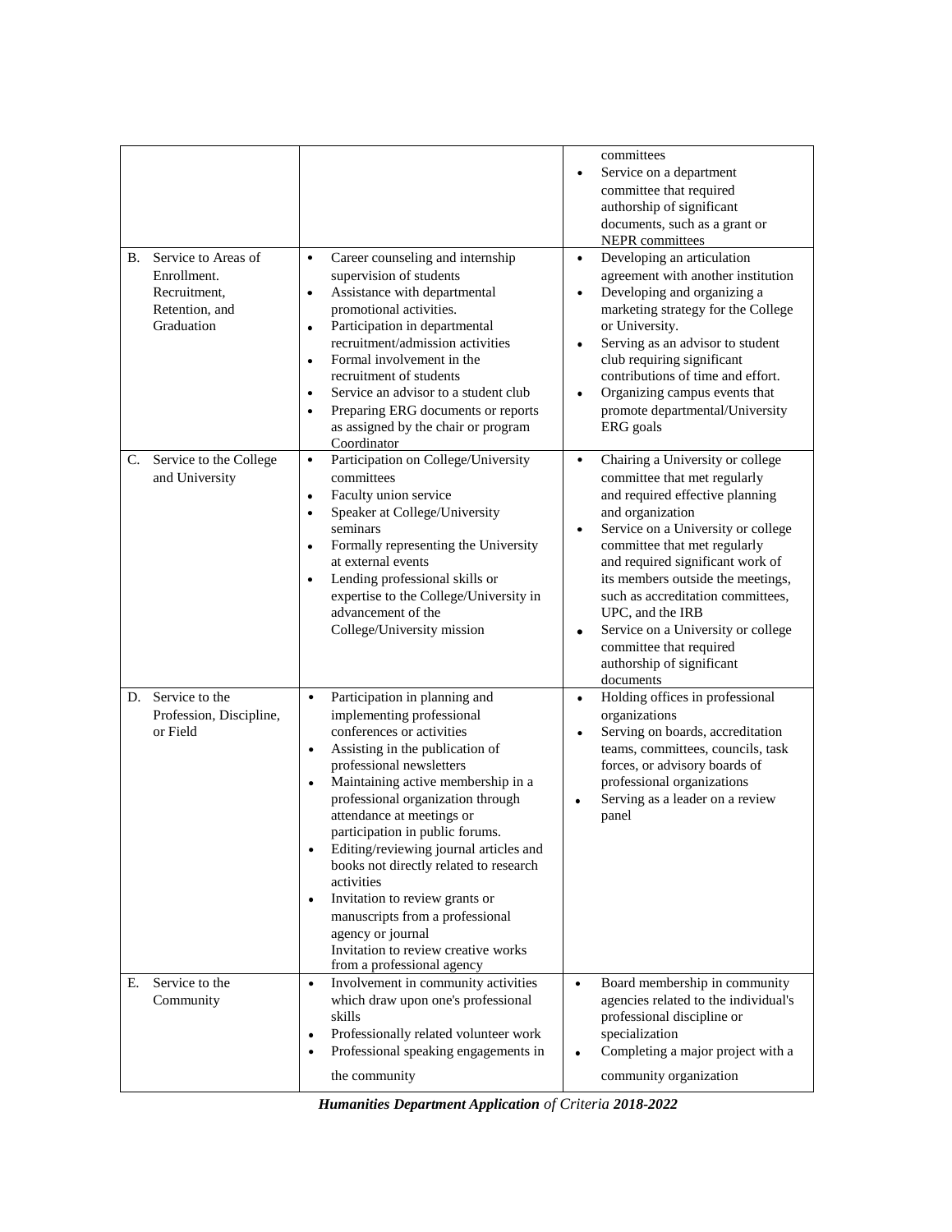All service activities in the five groups (A-E) above will be placed in a Category based on the effort required of that activity. Category I activities shall consist of activities that require time and effort commensurate with the reasonable expectation of the faculty member involved in the activity. Category 2 consists of service activities that require time and effort above and beyond that expected in the normal performance of a Category I activity in the same service group. For a service activity to reach the level of Category 2, members of the DPC must accept the faculty member's claim that his/her performance of the activity rose to the level of leadership or extraordinary effort. For example, serving as a member of a committee (Category I) requires a lower level of effort when compared to chairing the same committee (Category 2).

### **Service Activity Materials to be Evaluated**

All service related activities must be clearly documented in the portfolio in any of the following ways:

- 1. Meeting Minutes with attendees listed
- 2. Letters of appreciation from committee chairs
- 3. Certificates of appreciation from institutional bodies
- 4. Flyers and announcements with the candidate's name listed
- 5. Copies of prepared documents (reports, proposals) with candidate's name listed

### **Relative Importance of Service Activities and Methods of Evaluation**

While the nature and degree of service activities depend on many factors, some general principles can guide their evaluation. Service activities should be public, purposive and professionally related to one's academic training. Service should be uncompensated and voluntary (other than *honoraria* received as a result of certain professional activities). The nature and degree of participation, length of service, and relationship of service to the individual's assigned responsibilities to the University will be considered and should be clearly articulated by the candidate. Finally, the expectation of service to the larger community and within one's professional affiliation increases (rather than decreases) over time. As one becomes more engaged in one's profession, the quantity and quality of professional contacts should naturally increase. Service enhancing the reputation of the University is more significant than service to a unit of the University.

At all times the candidate for promotion and retention can propose to the OPC that certain activities be given special consideration, be counted in a different category, or be included in the portfolio though the activity seems outside the acceptable realm. Such requests must be made in writing within the portfolio and the DPC should, in its evaluation, explain its decision to accept the candidate's appeal of the ranking and/or inclusion of a particular service activity.

#### *Assessment Activities*

All courses should have assessment measures. Additional assessment instruments may be required for some courses, as designated by the department. Faculty administering such instruments must compile the results and return them to the Assessment Coordinator.

## **VIII. Evaluation** of Unit **A Research Faculty**

Research Faculty are faculty hired as experienced, independent researchers who have qualifications comparable to those expected of tenurable ranks, but are not tenure track. The appointee is expected to make significant contributions to the research mission of the University, and they are appointed on a nontenurable basis based upon available grant funding. The chair/director and dean will evaluate the performance of Research Faculty annually. The timetable for portfolio submission will be published in the University evaluation timetable.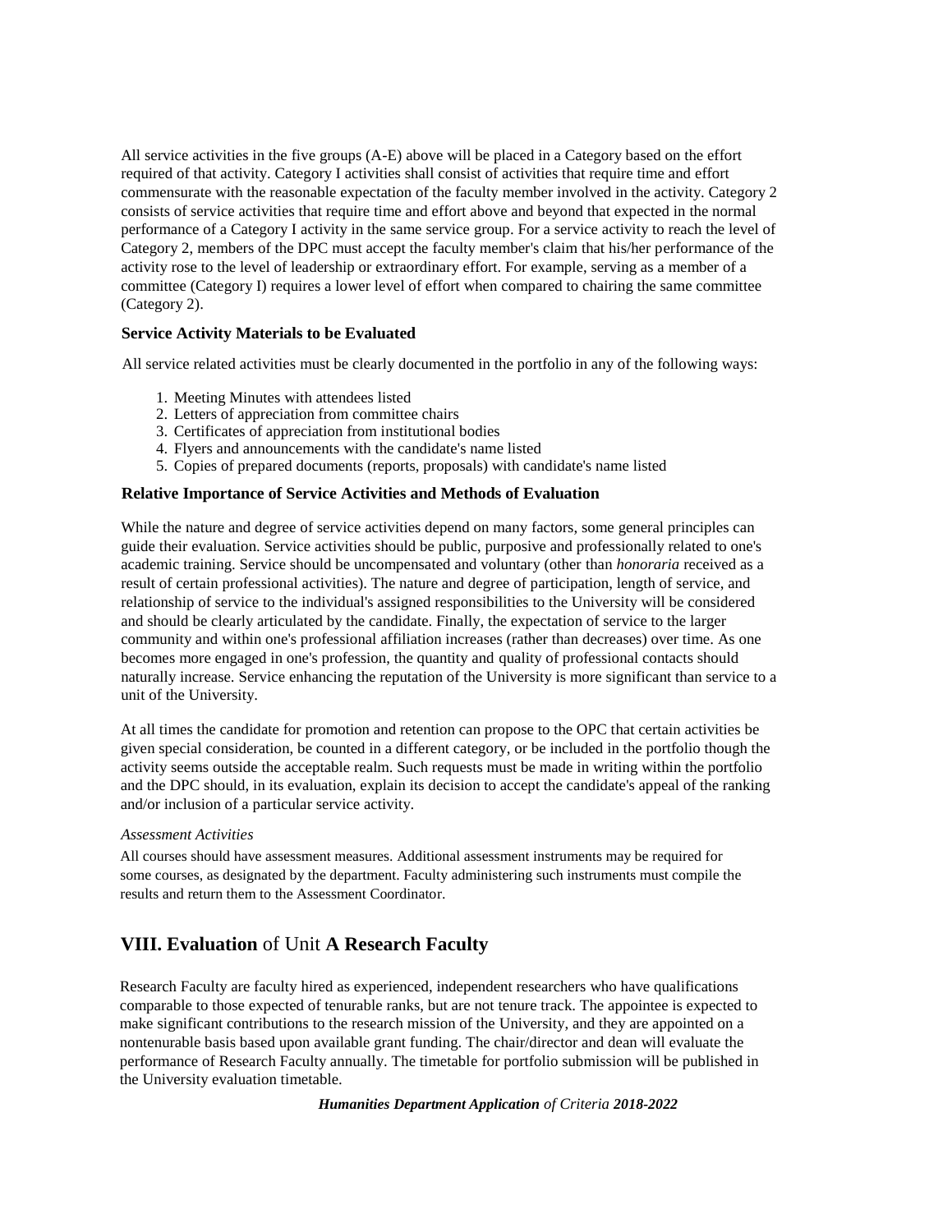The degree of effectiveness of performance of each employee being considered for reappointment or promotion as a research faculty member will be evaluated in the areas of research activity and possibly teaching/performance of primary duties and service as defined by the appointment and work assignments.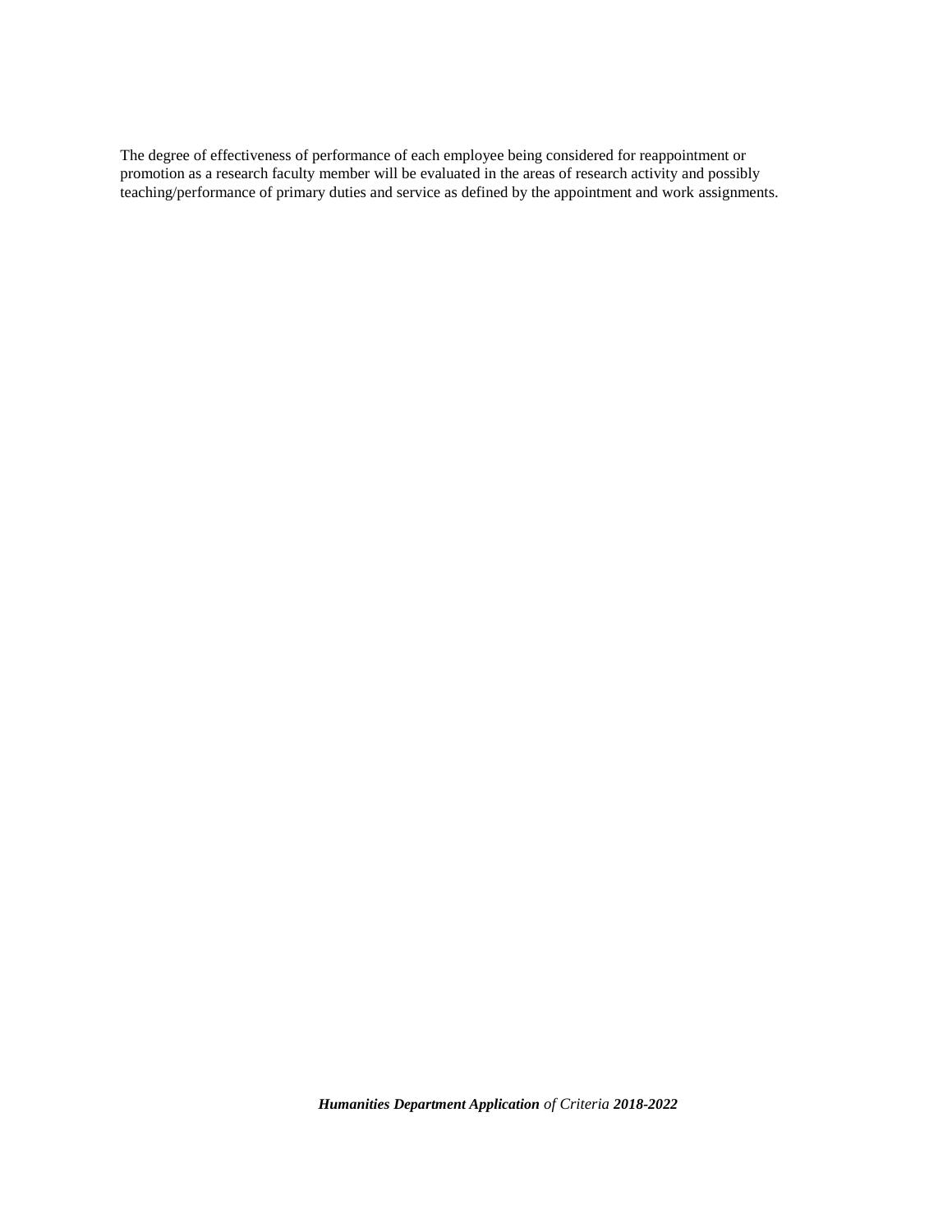If teaching/primary duties or service requirements are specified in the letter of appointment and annual work assignments, accomplishments in these areas will be considered of less importance than his or her research productivity.

#### **Performance Standards for Research Faculty**

The performance standard for continued annual appointments is defined as "highly effective" for all activities in the appointment for the first three years. The details of the "highly effective" standards are described in this DAC. After three years, it is expected that research faculty will demonstrate performance at the "significant" level for research/creative activities in every year thereafter for continued annual appointments. The details of the "significant" standards for a one-year evaluation period are described in this DAC.

Research Faculty is also eligible for rank and promotion in titles such as Term Professor, Assistant Research Professor, Associate Research Professor, and Research Professor.

- I. For promotion to research assistant professor: highly effective research/creative activities; highly effective teaching/performance of primary duties and/or highly effective service through the evaluation period.
- 2. For promotion to research associate professor: significant research/creative activities; significant teaching/performance of primary duties and/or significant service through the evaluation period.
- 3. For promotion to research professor: superior research/creative activities; superior teaching/performance of primary duties and and/or significant service through the evaluation period.

## **IX. Evaluation of Unit A Clinical Faculty**

Clinical Faculty are hired to supervise students in a clinical, experiential, or practicum setting, in addition to being engaged in teaching, research, and service depending on the nature of the appointment. Clinical Faculty qualifications shall be comparable to those expected of tenurable ranks and their promotion pathways parallel those of the tenurable ranks. They are eligible for annual reappointment and multipleyear appointments contingent upon, successful performance evaluations, program need and availability of funds. They are not, however, eligible for tenure.

The DPC, chair, and dean will evaluate the performance of clinical faculty annually. The timetable for portfolio submission will be published in the University evaluation timetable.

## **Performance Standards for Clinical Faculty**

For Reappointments (retention) Clinical Faculty must meet the standards stated in the *Contract* germane to their appointment. Reappointment standards for the first five years are identical to the retention standards for tenure-track faculty for this first five years. These standards are listed in Section IV of this document. Reappointment is subject to available funding.

The performance standard for annual reappointment in clinical year six and beyond: "effective" teaching/performance of primary duties; "effective" research/creative activity; and "effective" service during the evaluation period.

#### *Humanities Department Application of Criteria 2018-2022*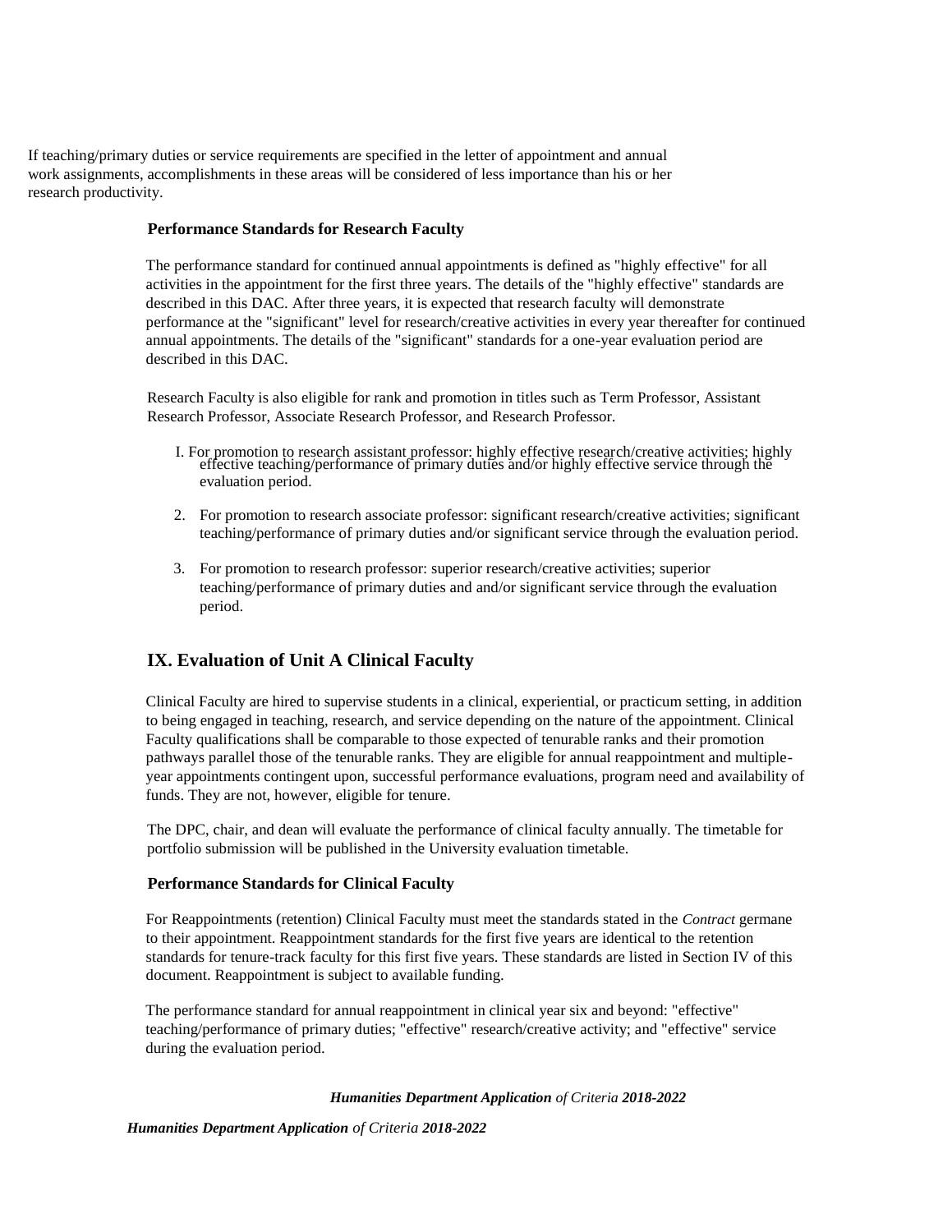Clinical Faculty who have attained five or more years of instructional service with the University are eligible for renewable three-year contracts if they have earned "superior" performance evaluations for their teaching/primary duties and "significant" performance evaluations for either their research/creative activity or service in the preceding five-year period, and "highly effective" in the remaining area. The performance standards for maintaining three-year renewable clinical appointments are: "highly effective" teaching/performance of primary duties, "highly effective" research/creative activity, and "highly effective" service.

Clinical Faculty is eligible for clinical rank and promotion in titles such as Clinical Assistant Professor, Clinical Associate Professor, and Clinical Professor; however, they are not eligible for tenure.

- 1. For promotion to clinical associate professor: superior teaching/performance of primary duties; significant research/creative activity; and significant service through the evaluation period.
- 2. For promotion to clinical professor: superior teaching/performance of primary duties; superior research/creative activity; and superior service through the evaluation period.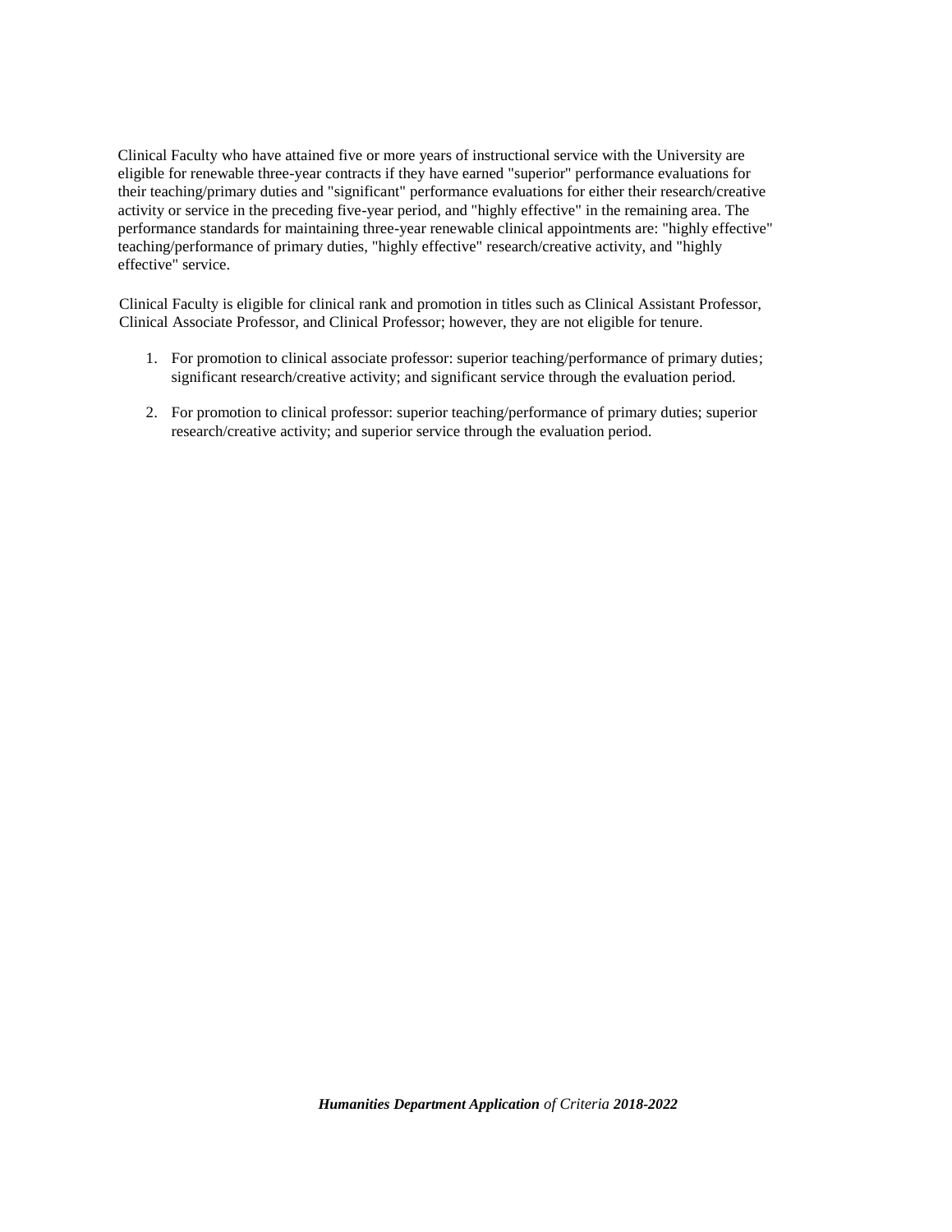Application Criteria

**2018 - 2022**

*Humanities Department Application of Criteria 2018-2022*

8.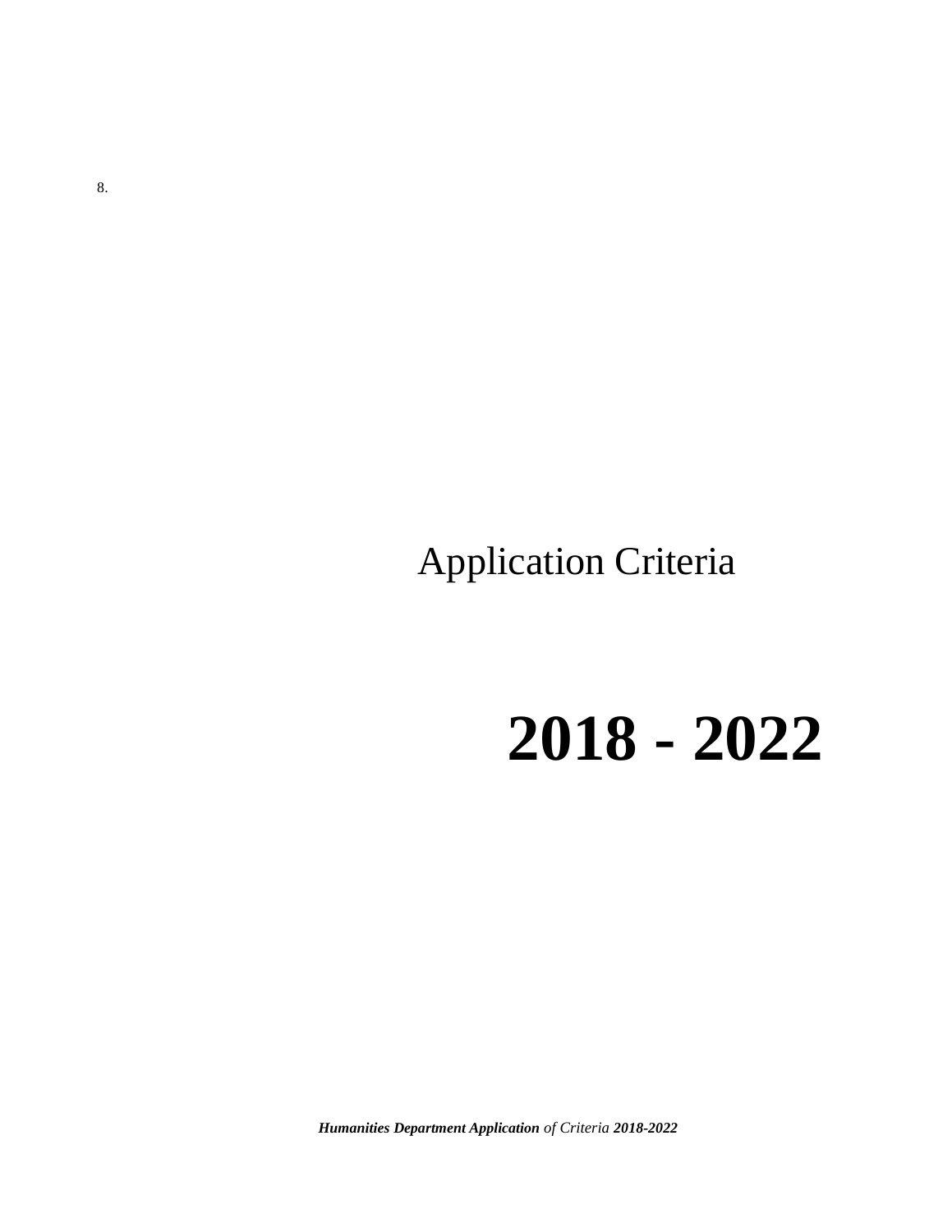## **I. University and College Intentions**

#### **A. University Mission Statement**

Chicago State University (CSU) is a public, comprehensive university that provides access to higher education for students of diverse backgrounds and educational needs. The University fosters the intellectual development and success of its student population through a rigorous, positive, and trans formative educational experience. CSU is committed to teaching, research, service, and community development including social justice, leadership and entrepreneurship.

#### **B. University Strategic Planning Goals and College Key Performance Indicators**

The Key Performance Indicators for the College of Arts and Sciences parallel the University's Strategic Planning Goals. Each of the six CSU strategic goals is aligned with a specific public agenda goal or CSU strategic issue which supports the fulfillment of the University mission. Together, these goals create what the University conceptualizes as *ACCESS* for every University stakeholder. The six goals are Academic Excellence, Teaching and Research; Community Service and Engagement; Cost Efficiencies and Diverse Revenue Streams; *Enrollment,* Retention and Graduation; Strengthened Infrastructure; and Shared Accountability and Image.

#### **C. Conditions for Employment**

All Unit B faculty members must complete the State of Illinois ethics training and are required to have oral English proficiency as mandated by Illinois statute. Unit B faculty may be required to attend curricular and training meetings as requested the chairperson.

## **II. The Departmental Application of Criteria (DAC)**

#### **A. DAC Preamble**

The purpose of this document is to provide criteria to identify the proficiency standards of satisfactory or highly effective in teaching and/or primary duties.

#### **B. Evaluation Portfolio**

The evaluation portfolio is a collection of materials submitted by the employee in order to substantiate performance in accordance with the DAC. Each portfolio will include a copy of the current Departmental Application of Criteria, a curriculum vitae, a yearlong work assignment and any revised work assignment worksheets, peer evaluations, student evaluations, instructional materials, evidence of research/creative or service activities may be included but is not required if desired by the faculty and any other materials as set forth in the *Contract.*  Below are guidelines each candidate should follow when submitting a portfolio for evaluation:

- 1. Only include materials within the evaluation period as stipulated in the *Contract.*
- 2. A letter of intent requesting to be put on the teaching roster for the upcoming academic year, if applicable, should be the first item in the portfolio. A teaching narrative of activities accomplished should be no more than two pages and should clearly identity the purpose of the submission.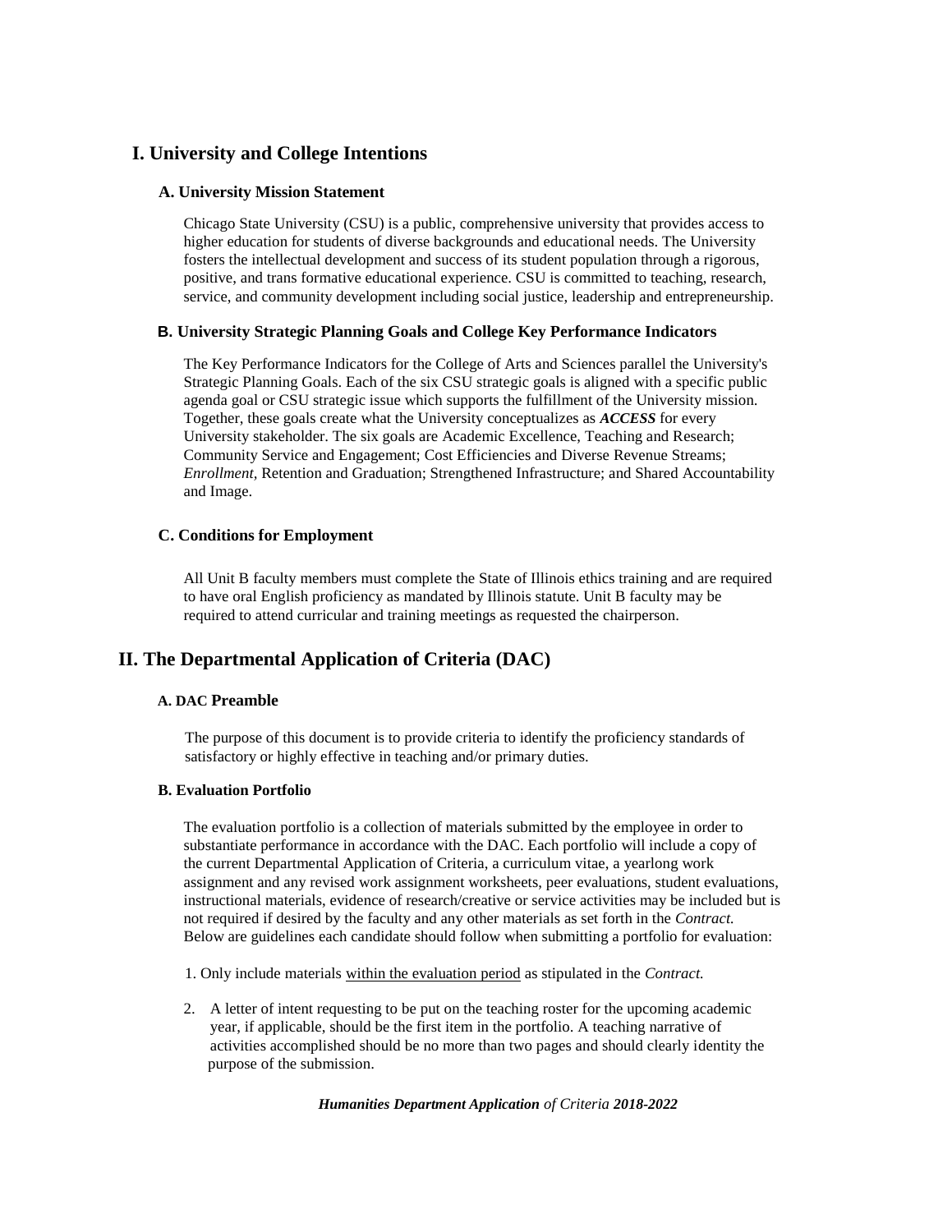- 3. A table of contents is required and a paging system is strongly recommended.
- 4. The candidate should use the same headings and language as that found in the DAC for the three categories. Divisions between sections of the portfolio should be very clear and distinct.
- 5. The submission and review of portfolios are governed by a process set forth in the *Contract.* In particular, they must be submitted by the requisite deadlines and, once submitted, material may not be added or removed by the faculty in personnel action unless requested by the evaluators.
- 6. Submitted material shall not include personal information such as social security numbers or irrelevant documents such as the Ethics Training Certificate.

## III. Evaluation Criteria for Unit B Faculty

| Performance  | <b>Teaching/Primary Duties</b>                                                                        |
|--------------|-------------------------------------------------------------------------------------------------------|
| Standard     |                                                                                                       |
| Satisfactory | "Satisfactory" in A.a.1, A.a.2, A.a.3., A.a.4. and A.a.5. activities and any activity assigned by the |
|              | department head in A.b. as applicable. Satisfactory in Primary Duties if applicable.                  |
| Highly       | "Highly Effective" in A.a.1., A.a.2, A.a.3., A.aA. and A.a.5. activities and any activity assigned by |
| Effective    | the department head in A.b. as applicable. Highly Effective in Primary Duties if applicable.          |

Note: Unit-B faculty who have been at Chicago State University for more than 10 years and who have achieved eight or more highly effective teaching evaluations during their first 10 years of teaching shall be given the title *Senior Lecturer.* 

Deficiencies in any of the categories can be addressed by evidence of professional development activities (A.d.) or Curriculum Development activities (A.c.) or any unused activity in any other category.

## IV. Categories of Materials and Activities, Relative Importance, and Methods of Evaluation for Teaching/Performance of Primary Duties

Teaching and other Primary Duties are important to the intellectual life of the University. A record of all teaching and teaching-related activities, supporting evidence, and summative narrative should be included in each portfolio. The narrative should explain how the candidate meets the established criteria, how assessment results have led to changes in courses, and how faculty development activities have improved teaching.

The two aspects of the category Teaching/Performance of Primary Duties are to be weighted in their evaluation in proportion to the assignment of CUEs on their Revised Work Assignment. Because each of these aspects are quite different, the categories, their importance, the criteria, and guidelines for each will be covered in two parallel sections organized according to the following designations: A. Teaching and B. Performance of Primary Duties. The teaching section is first and the performance of primary duties follow immediately after. The materials required to meet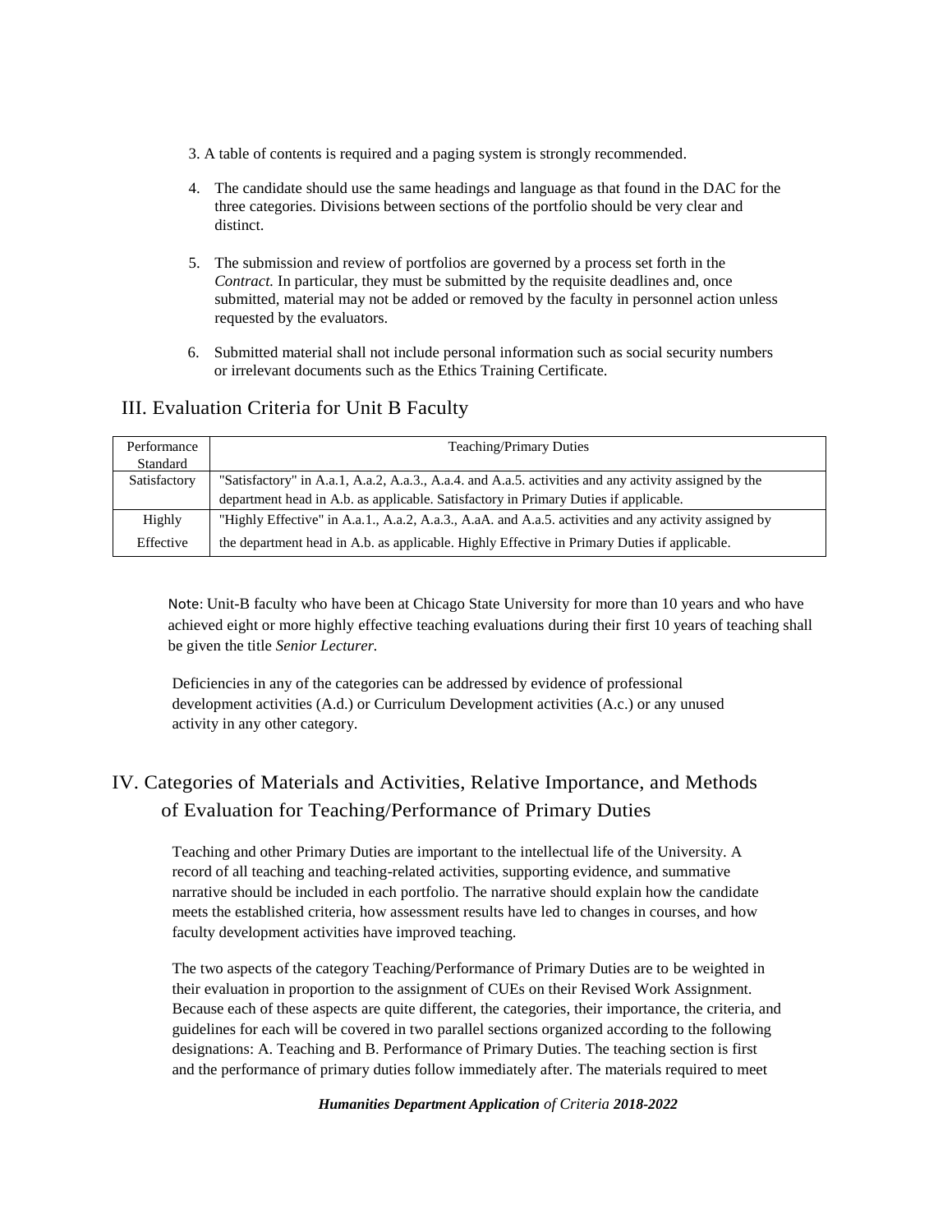the performance standard for each section is listed below.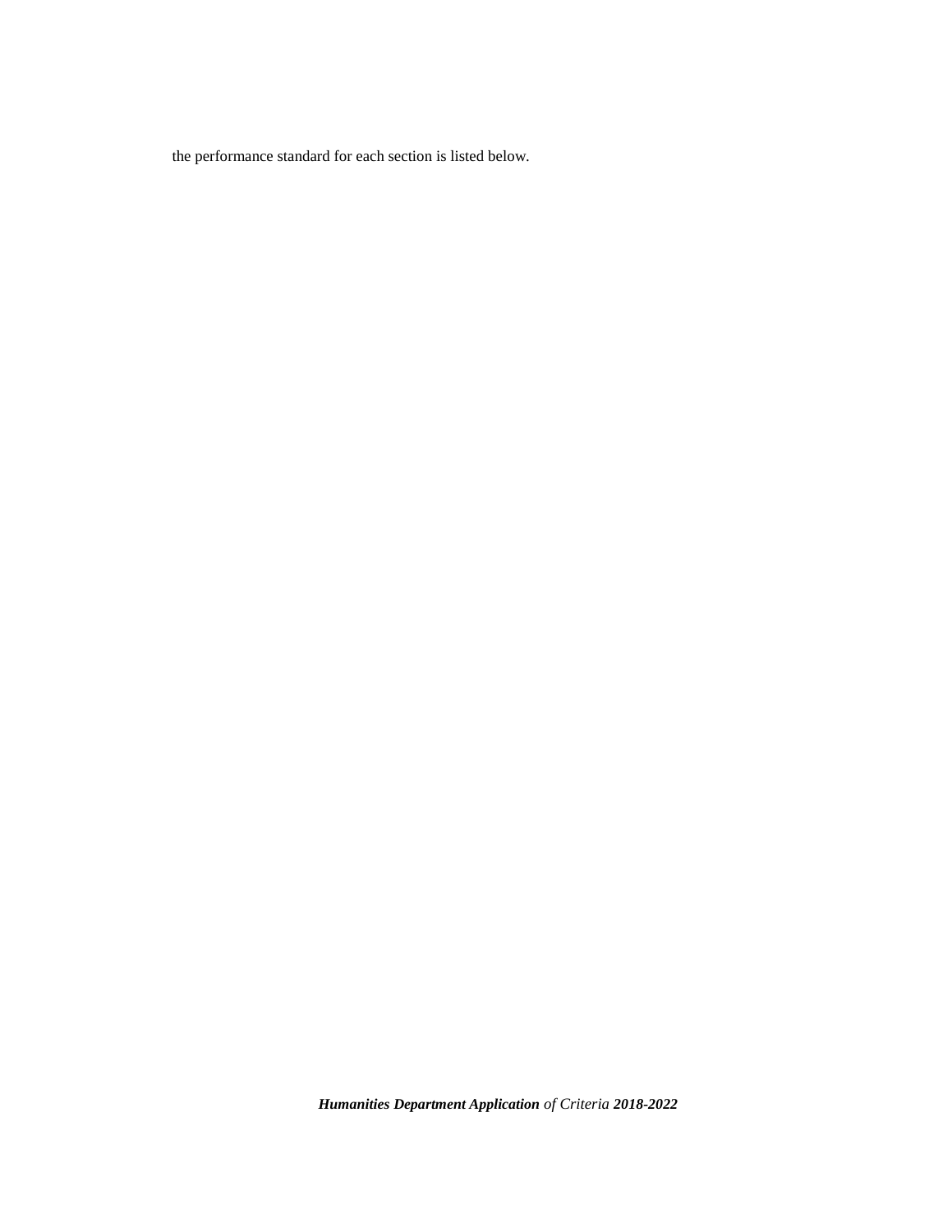| V. TEACHING/PRIMARY DUTIES CATEGORIES           |                                                     |  |
|-------------------------------------------------|-----------------------------------------------------|--|
| A. TEACHING                                     | <b>B. PRIMARY DUTIES</b>                            |  |
| a. Classroom performance                        | a. Primary duty performance                         |  |
| b. Other teaching related duties                | b. Other primary duty related activities            |  |
| c. Curriculum development and revision          | c. Program development and enhancement              |  |
| d. Professional development related to teaching | d. Professional development related to primary duty |  |

# Teaching Materials to be Evaluated for Type A Categories

| A Activities                                                                               | Materials to be Evaluated                                                                                                                                                                                                                                                                                                                                                                                                                                                                                                                                                                                                                                                                                                                                                                                                                                                                                                                                                                                                                                                                                                                |  |  |
|--------------------------------------------------------------------------------------------|------------------------------------------------------------------------------------------------------------------------------------------------------------------------------------------------------------------------------------------------------------------------------------------------------------------------------------------------------------------------------------------------------------------------------------------------------------------------------------------------------------------------------------------------------------------------------------------------------------------------------------------------------------------------------------------------------------------------------------------------------------------------------------------------------------------------------------------------------------------------------------------------------------------------------------------------------------------------------------------------------------------------------------------------------------------------------------------------------------------------------------------|--|--|
|                                                                                            | (Any item with an asterisk must be submitted)                                                                                                                                                                                                                                                                                                                                                                                                                                                                                                                                                                                                                                                                                                                                                                                                                                                                                                                                                                                                                                                                                            |  |  |
| Classroom performance<br>a.                                                                | Revised faculty work assignments for the evaluation period (if<br>1.<br>appropriate). <sup>*</sup><br>All peer and chair evaluations during the evaluation period. *<br>2.<br>Summary of student evaluations (with student comments) for<br>3.<br>each course evaluated during the review period. This includes<br>online and hybrid courses. *<br>The course syllabus, the final exam/project, and a representative<br>4.<br>hour exam/assignment for each different course taught during the<br>evaluation period. *<br>Evidence of participation in required assessment activities. *<br>5.<br>The following may also be submitted:<br>6.<br>a. Additional quizzes or exams.<br>b. Handouts, study guides, or assignments.<br>c. Graded or un-graded student assignments.<br>d. Signed statements relating to teaching performance.<br>e. Evidence of teaching awards.<br>f. Class grade distributions. *<br>g. Materials from tutoring or help sessions.<br>h. Evidence of participation in the academic early warnings.<br><i>i</i> . Other materials.<br>*For Composition Instructors a report of grade distributions is required. |  |  |
| Other teaching related<br>b.<br>activities<br>Curriculum development<br>c.<br>and revision | Evidence of training students in research/creative activities.<br>1.<br>2<br>Evidence of training students as teaching assistants.<br>3<br>Evidence of training in software.<br>4<br>Evidence of participation in grading sessions.<br>5<br>Evidence of student mentoring.<br>6<br>Evidence of assisting with study groups/tutoring groups.<br>7.<br>Evidence of observations of student teaching candidates.<br>Original instructional materials such as homework problems,<br>1.<br>novel/original leaning aids, and new hands-on activities.<br>Updates to lecture material.<br>2.<br>Evidence of efforts to develop new courses, update existing<br>3<br>courses, or change a program's curriculum.                                                                                                                                                                                                                                                                                                                                                                                                                                  |  |  |
| Professional development<br>d.<br>for teaching improvement                                 | Documentation of participation in professional development<br>1.<br>activities that contribute to course development and                                                                                                                                                                                                                                                                                                                                                                                                                                                                                                                                                                                                                                                                                                                                                                                                                                                                                                                                                                                                                 |  |  |

|  | <b>Humanities Department Application of Criteria 2018-2022</b> |  |  |
|--|----------------------------------------------------------------|--|--|
|  |                                                                |  |  |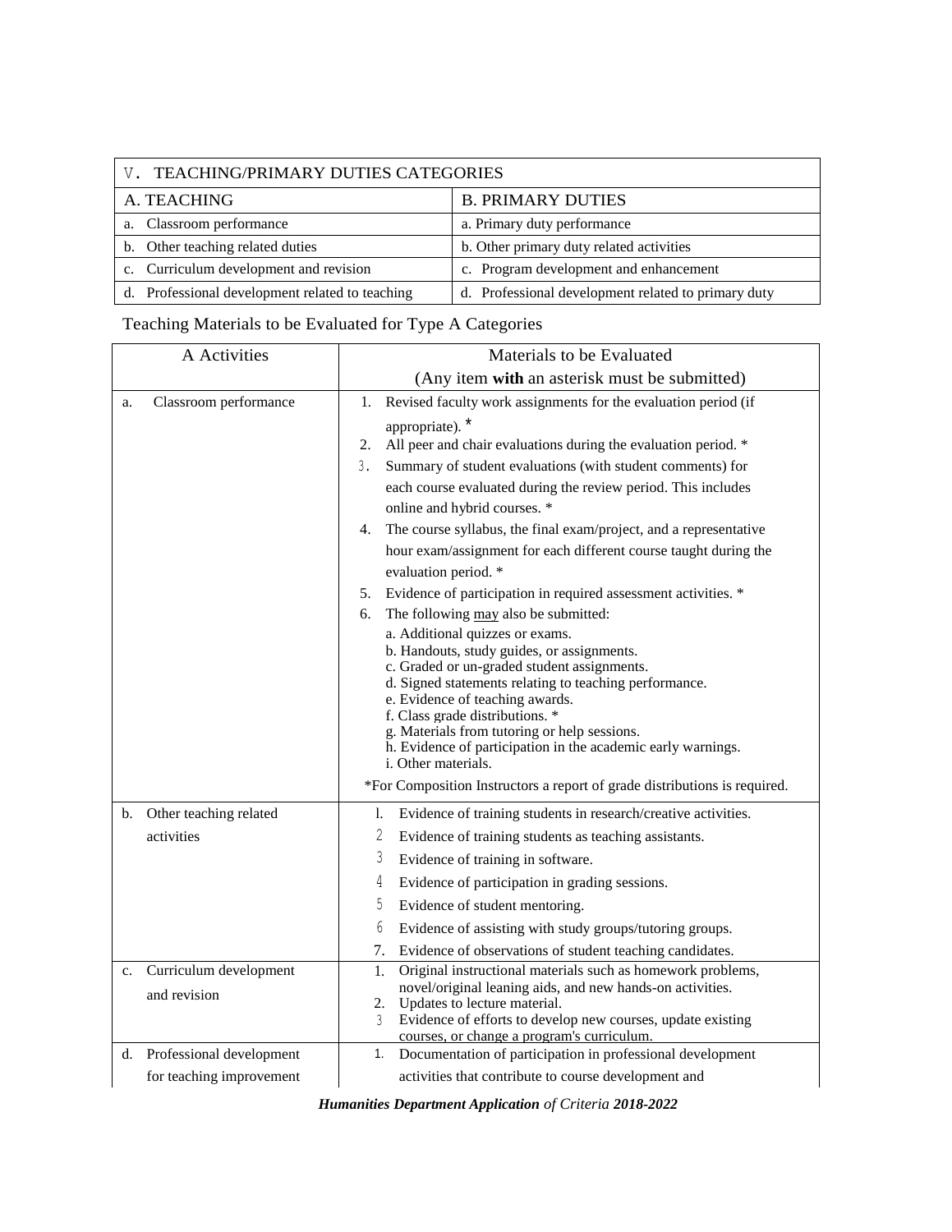improvement of teaching.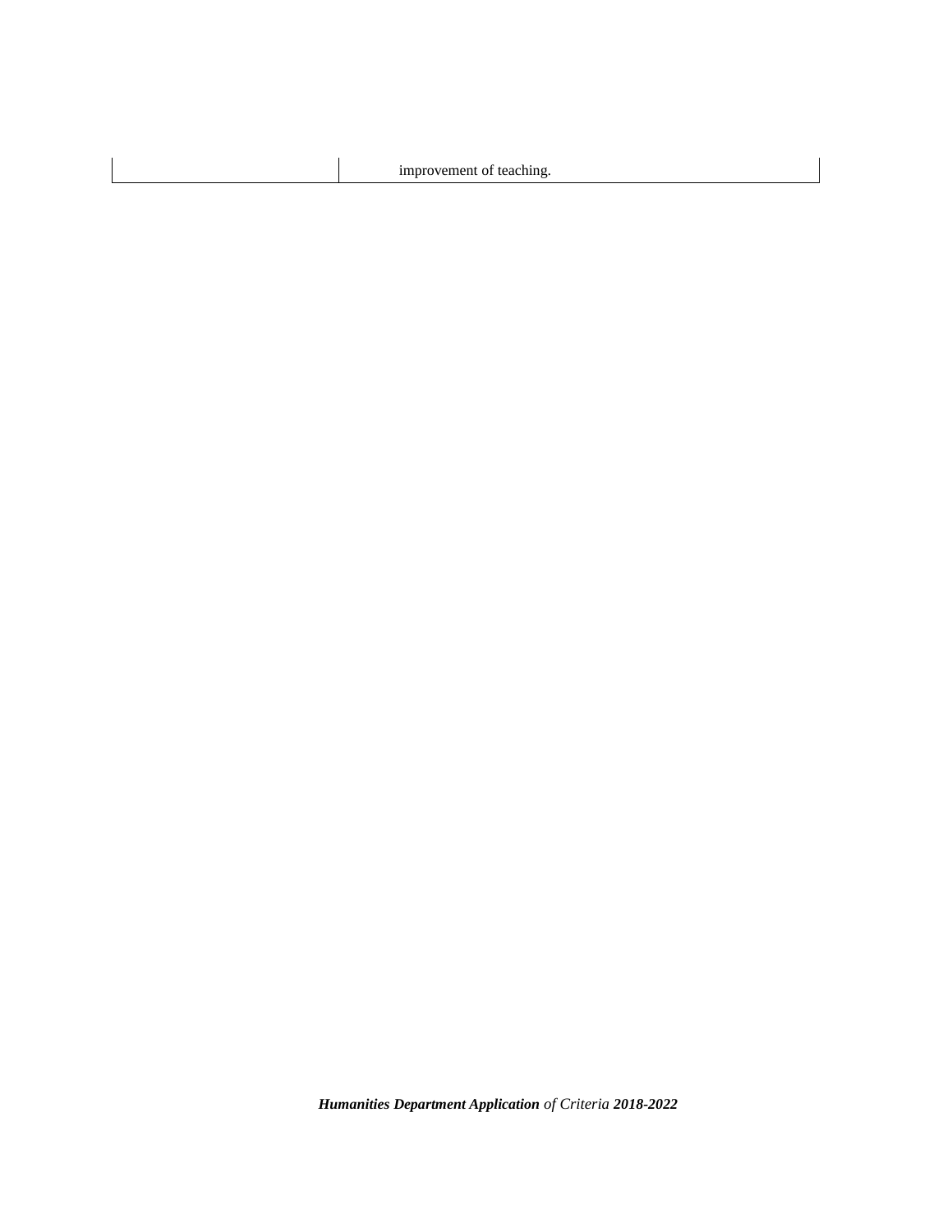#### **Relative Importance of Teaching** (A) **Activities and Methods of Evaluation**

For all teaching faculty, the evaluation of classroom performance is the most significant activity. Evaluation of a candidate's teaching will include consideration of the candidate's effectiveness in the following areas: execution of assigned responsibilities; command of the subject matter or discipline; ability to organize, analyze and present material clearly and effectively; ability to encourage and interest students in the learning process; and in student mentoring, advisement, counseling and direction of individual learning activities. Below are specific instructions regarding the evaluation of A activities:

#### *Course Syllabi*

Syllabi are expected to clearly define the following: course description; course objectives/outcomes; assessment methods; the name of the text and other required materials; instructor's name, phone number, e-mail address, office location, and office hours; class meeting time and location; a calendar of activities for the course; ADA statement; material to be covered in the course; policies concerning attendance, tardiness, and makeup exams; grading standards (including 'I' grades); frequency and relative weights of exams, quizzes, homework, papers, and other materials; laboratory/studio safety rules (if appropriate); link to the University student evaluation sit[e http://www.csu.edu/course-eval;](http://www.csu.edu/course-eval;) information about field trips (if appropriate); and policy concerning plagiarism. In addition, it is expected that syllabi will be professionally produced with a minimum of spelling, grammatical or typographical errors, that all instructions and conditions are internally consistent, and that the course content and prerequisites reflect the catalog description. All syllabi will be in the HLC format and will include items required for specific accrediting agencies when appropriate. For courses where a 4000-level class meets with a 5000-level class, it is expected that the two classes will have different syllabi, different learning outcomes, and different assessment measures.

#### *Course Materials*

Representative exams, quizzes, and other materials submitted for evaluation are expected to reflect the following qualities: balanced coverage of the assigned material, questions which are clearly stated, questions which are appropriate for the level of the course, a length which is appropriate for the time allotted, and a minimum of spelling, grammatical or typographical errors. Materials submitted will be evaluated with regard to their value in assisting student learning, their originality, and their appropriateness for the course. Regular revisions and updates to course materials shall be valued more than repetitive, unrevised materials over a multi-year period.

#### *Student Evaluations*

Faculty shall give all students, except those enrolled in practica, tutorials, independent study courses, and research courses, the opportunity to evaluate their teaching effectiveness through the student evaluations provided on-line by the University Evaluation Website:<http://www.csu.edu/course-eval.> The faculty member shall advise students of the evaluation procedure by placing an item in their syllabi that informs the student about the on-line evaluation procedure and gives the University Evaluation Web Address. The results of these evaluations will be provided to the faculty member only after the course grade has been submitted. The faculty member will place in their portfolio the evaluations (including student comments) for each course evaluated during the review period. The DPC will determine how results from student evaluations are translated into a Performance Indicator (Satisfactory, Significant, etc.).

#### *Teaching Assessment Activities*

All courses should have assessment measures. Additional assessment instruments may be required for some courses, as designated by the department. Faculty administering such instruments must compile the results and return them to the Assessment Coordinator on a timely basis. Effectiveness will be measured by the quality of reports submitted for evaluation.

#### *Peer/Chairperson Classroom Visitations*

Each candidate shall include the results of classroom visitations by a peer and by the chairperson or their designee. Each visitor shall complete the "Classroom Visitation/Evaluation Form" approved by the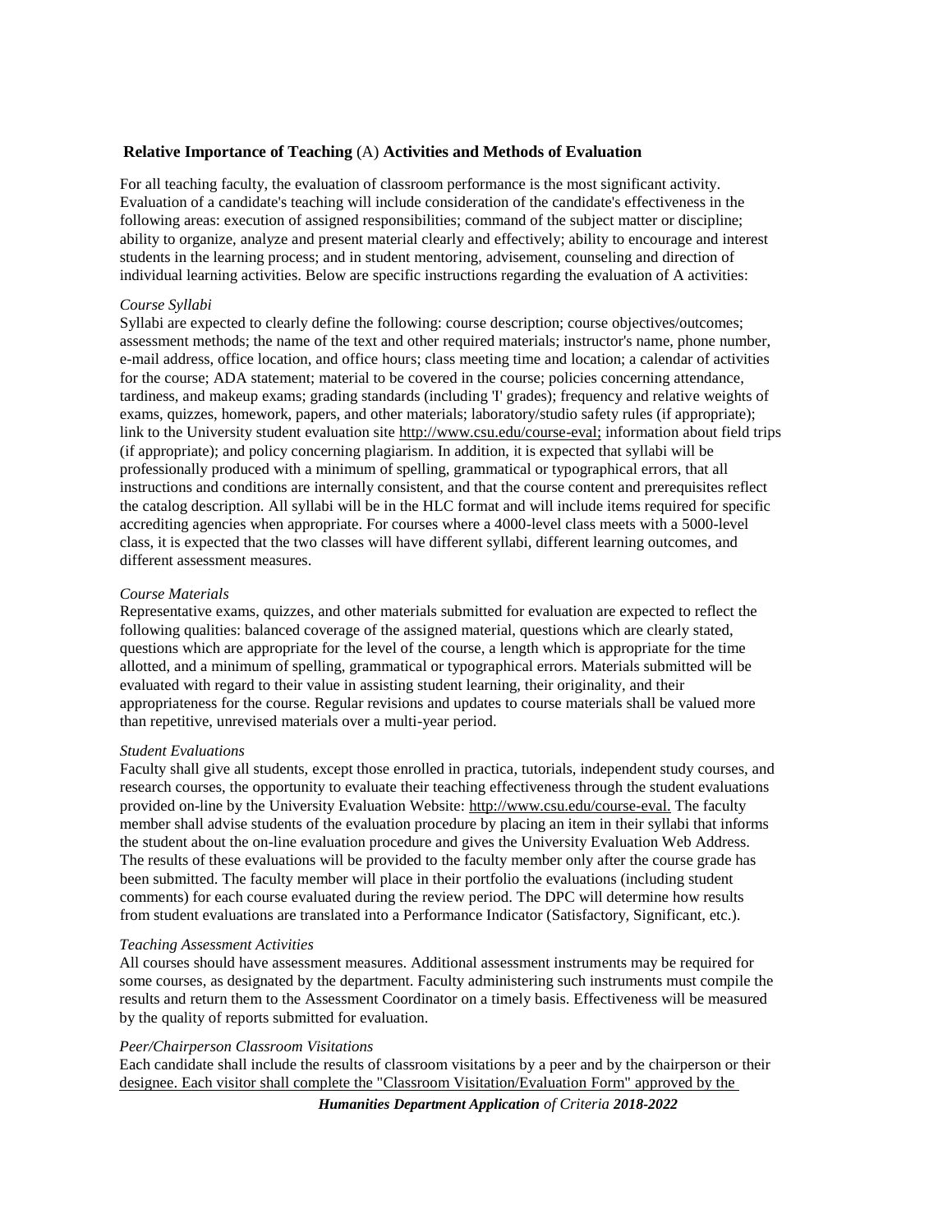department. The completed form should be copied to the faculty member visited, to the DPC chairperson, and to the department chairperson. Procedures for selecting peer evaluators will follow the program's bylaws.

#### *Curriculum Revision and Development*

The Department Chair shall evaluate any reports of curricular revision or development by Unit B faculty. These are optional activities for Unit B faculty. These activities include but are not limited to: new course development, new instructional material development and new option development. Effectiveness as measured by adoption and implementation of the proposed courses and options should be documented.

#### *Professional Development Activities for Teaching Improvement*

Since attendance at professional development conferences and taking exceptional initiative are entirely optional, they may not detract from an instructor's overall evaluation, but only enhance it. The Department Chair shall evaluate reports of professional development activities or special initiatives. Activities include but are not limited to: participation in short courses, conferences and workshops, attainment of additional degrees, sabbaticals, fellowships, and other teaching related, educational experiences. Documentation of participation must be provided for consideration.

| <b>Types of B Activities</b> |                              | <b>Materials to be Evaluated</b>                          |  |  |
|------------------------------|------------------------------|-----------------------------------------------------------|--|--|
| a.                           | Research Release Time        | 1. Letter of evaluation.                                  |  |  |
|                              |                              | Synopsis of activities related to the primary duty.<br>2. |  |  |
| b.                           | Program Coordinator or       | Letter of evaluation.                                     |  |  |
|                              | Administrative Release Time  | Synopsis of activities related to the primary duty.<br>2. |  |  |
| c.                           | Academic Release Time        | Letter of evaluation.<br>$\mathbf{1}$                     |  |  |
|                              |                              | Synopsis of activities related to the primary duty.<br>2. |  |  |
| d.                           | Assessment Release Time      | Letter of evaluation.<br>1.                               |  |  |
|                              |                              | Synopsis of activities related to the primary duty.       |  |  |
|                              |                              | 3.<br>Representative assessment reports.                  |  |  |
|                              |                              | Evidence of attendance at assessment meetings.<br>4.      |  |  |
| e.                           | <b>Advising Release Time</b> | Letter of evaluation.                                     |  |  |
|                              |                              | Synopsis of activities related to the primary duty.       |  |  |
|                              |                              | Summary of completed advisor surveys (where<br>3.         |  |  |
|                              |                              | available).                                               |  |  |
|                              |                              | Evidence of attendance at advising meetings.<br>4.        |  |  |
| f.                           | Other Type of Release Time   | Letter of evaluation.                                     |  |  |
|                              |                              | Synopsis of activities related to the primary duty.       |  |  |

#### **Primary Duty Materials to be Evaluated for Type B Categories**

#### **Relative Importance of Primary Duty (B) Activities and Methods of Evaluation**

The performance of primary duties (beyond required classroom activities) are as central to the teaching function of the institution as direct instruction. The acquisition of resources, activities directed at program improvement and other professional development activities that are associated with these activities must be evaluated. The division of CUEs between teaching and primary duties, as listed on the approved and revised faculty workload assignment, will dictate the relative importance between these two categories where required. Compensated duties or other activities where release time has been provided do not diminish the importance of direct instructional activities, but should be viewed as significant in accord with one's professional development and the mission of the University. Below are specific instructions regarding the evaluation of B activities: